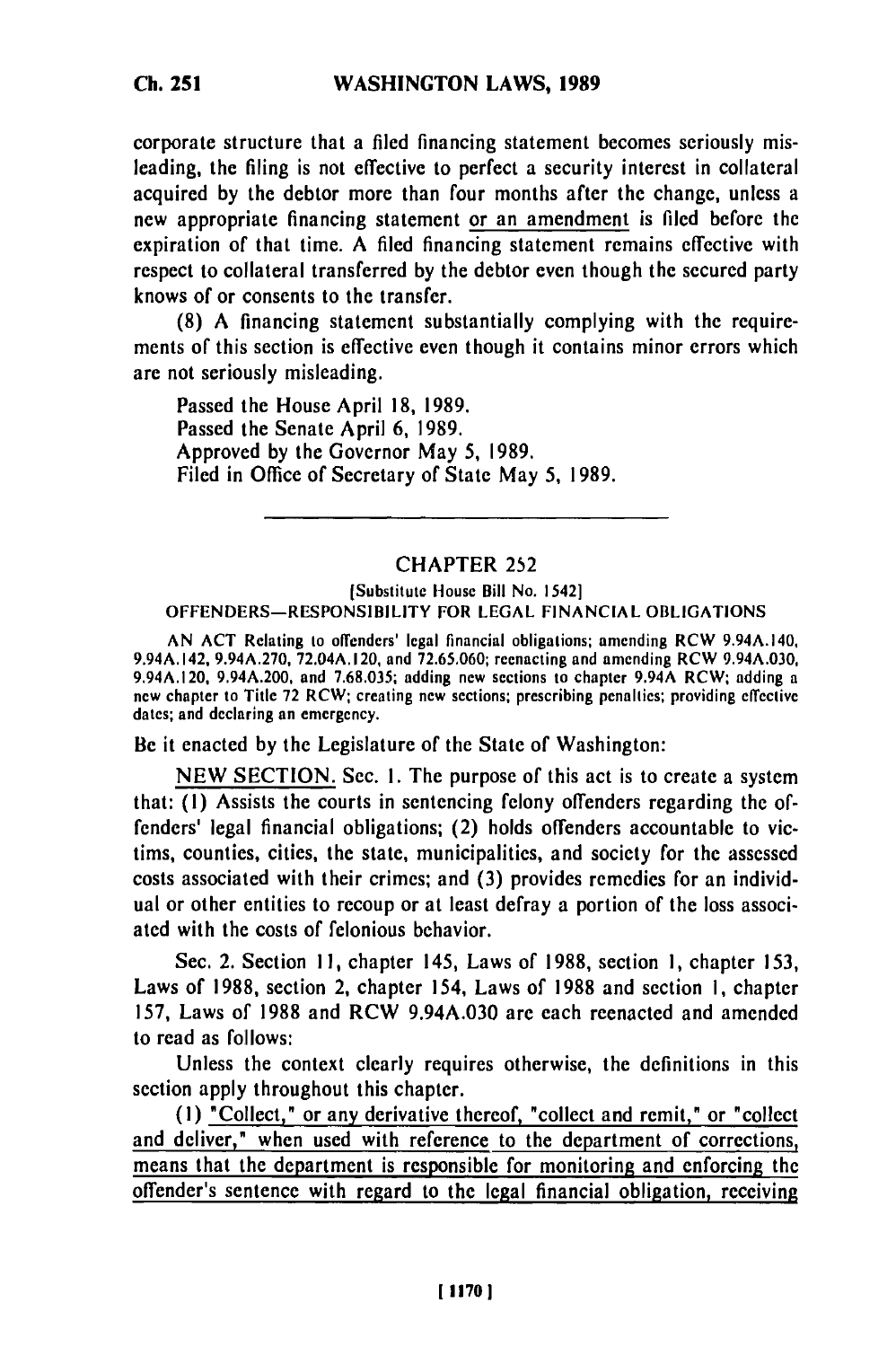payment thereof from the offender, and, consistent with current law, delivering daily the entire payment to the superior court clerk without depositing **it** in a departmental account.

**(2)** "Commission" means the sentencing guidelines commission.

 $\overline{((2)}$ )) (3) "Community corrections officer" means an employee of the department who is responsible for carrying out specific duties in supervision of sentenced offenders and monitoring of sentence conditions.

**(((-3-))) (4)** "Community custody" means that portion of an inmate's sentence of confinement in lieu of earned early release time served in the community subject to controls placed on the inmate's movement and activities **by** the department of corrections.

**(((-4"))) (5)** "Community placement" means a one-year period during which the offender is subject to the conditions of community custody and/or postrelease supervision, which begins either upon completion of the term of confinement (postrelease supervision) or at such time as the offender is transferred to community custody in lieu of earned early release. Community placement may consist of entirely community custody, entirely postrelease supervision, or a combination of the two.

**(((-5-)) (6)** "Community service" means compulsory service, without compensation, performed for the benefit of the community **by** the offender.

 $((\{f\}))(7)$  "Community supervision" means a period of time during which a convicted offender is subject to crime-related prohibitions and other sentence conditions imposed pursuant to this chapter **by** a court. For first-time offenders, the supervision may include crime-related prohibitions and other conditions imposed pursuant to RCW 9.94A. 120(5). For purposes of the interstate compact for out-of-state supervision of parolees and probationers, RCW **9.95.270,** community supervision is the functional equivalent of probation and should be considered the same as probation **by** other states.

 $((+7))$  (8) "Confinement" means total or partial confinement as defined in this section.

*(((f))* **(9)** "Conviction" means an adjudication of guilt pursuant to Titles **10** or **13** RCW and includes a verdict of guilty, a finding of guilty, and acceptance of a **plea** of guilty.

(((94)) **(10)** "Court-ordered legal financial obligation" means a sum of money that is ordered **by** a superior court of the state of Washington for legal financial obligations which may include restitution to the victim, statutorily imposed crime victims' compensation fees as assessed pursuant to RCW **7.68.035,** court costs, county or interlocal drug funds, court-appointed attorneys' fees, and costs of defense, fines, and any other financial obligation that is assessed to the offender as a result of a felony conviction.

**(11)** "Crime-related prohibition" means an order of a court prohibiting conduct that directly relates to the circumstances of the crime for which the offender has been convicted, and shall not be construed to mean orders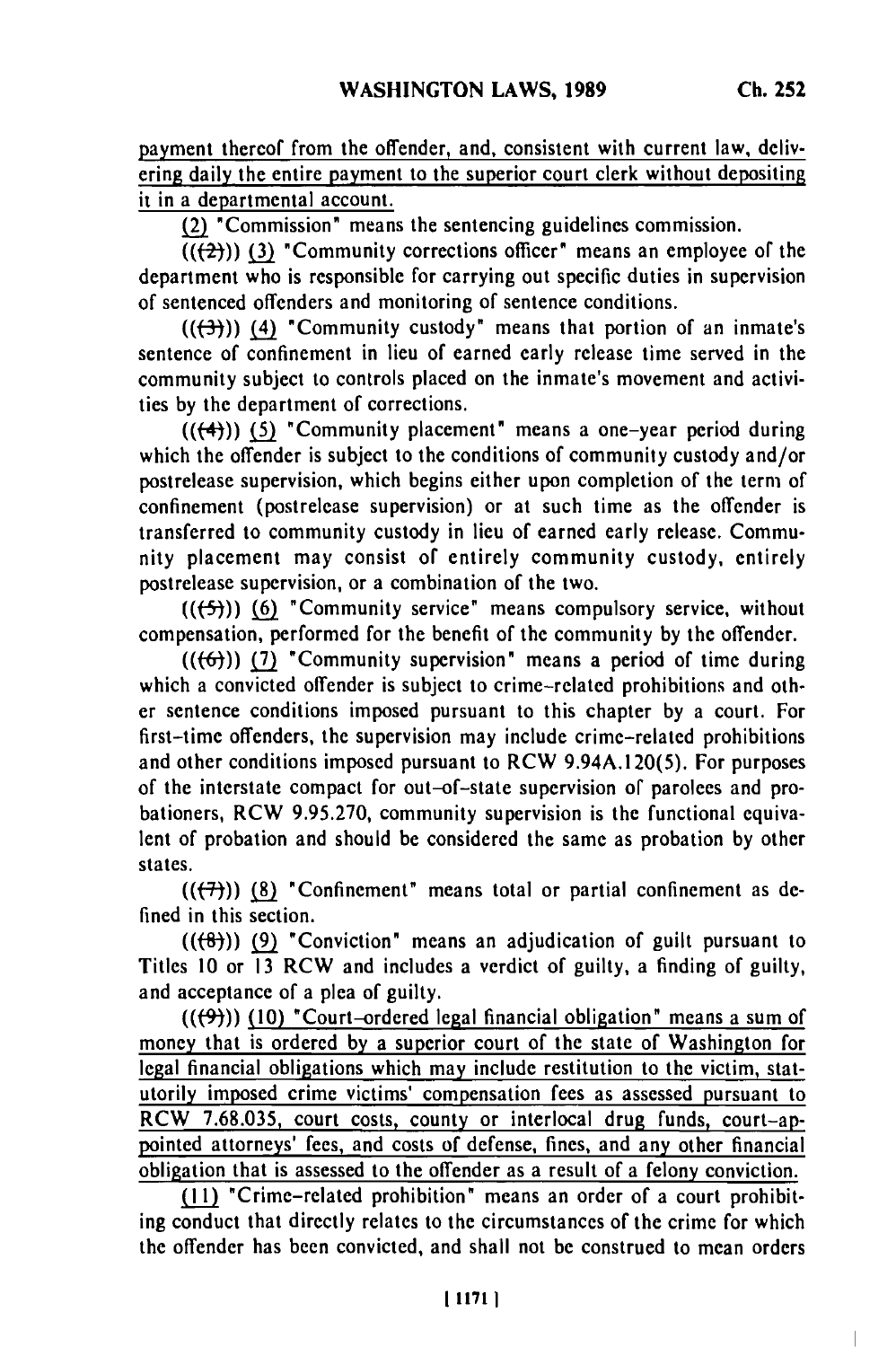directing an offender affirmatively to participate in rehabilitative programs or to otherwise perform affirmative conduct.

 $((\{+0\})$ )  $(12)$  (a) "Criminal history" means the list of a defendant's prior convictions, whether in this state, in federal court, or elsewhere. The history shall include, where known, for each conviction (i) whether the defendant has been placed on probation and the length and terms thereof; and (ii) whether the defendant has been incarcerated and the length of incarceration.

**(b)** "Criminal history" includes a defendant's prior convictions in juvenile court if: (i) The conviction was for an offense which is a felony or a serious traffic offense and is criminal history as defined in RCW 13.40.020(6)(a); (ii) the defendant was fifteen years of age or older at the time the offense was committed; and (iii) with respect to prior juvenile class B and **C** felonies or serious traffic offenses, the defendant was less than twenty-three years of age at the time the offense for which he or she is **be**ing sentenced was committed.

 $((\{+) \})$  (13) "Department" means the department of corrections.

 $((+2))$   $(14)$  "Determinate sentence" means a sentence that states with exactitude the number of actual years, months, or days of total confinement, of partial confinement, of community supervision, the number of actual hours or days of community service work, or dollars or terms of a ((fine or restitution)) legal financial obligation. The fact that an offender through "earned early release" can reduce the actual period of confinement shall not affect the classification of the sentence as a determinate sentence.

**(((--3-)) (15)** "Disposable earnings" means that part of the earnings **of** an individual remaining after the deduction from those earnings of any amount required by law to be withheld. For the purposes of this definition, "earnings" means compensation paid or payable for personal services, whether denominated as wages, salary, commission, bonuses, or otherwise, and, notwithstanding any other provision of law making the payments exempt from garnishment, attachment, or other process to satisfy a court-or**dered** legal financial obligation, specifically includes periodic payments pursuant to pension or retirement programs, or insurance policies of any type, but does not include payments made under Title **50** RCW, except as provided in RCW 50.40.020 and 50.40.050, or Title 74 RCW.

(16) "Drug offense" means:

(a) Any felony violation of chapter 69.50 RCW except possession of a controlled substance (RCW 69.50.401(d)) or forged prescription for a controlled substance (RCW 69.50.403);

**(b)** Any offense defined as a felony under federal law that relates to the possession, manufacture, distribution, or transportation of a controlled substance; or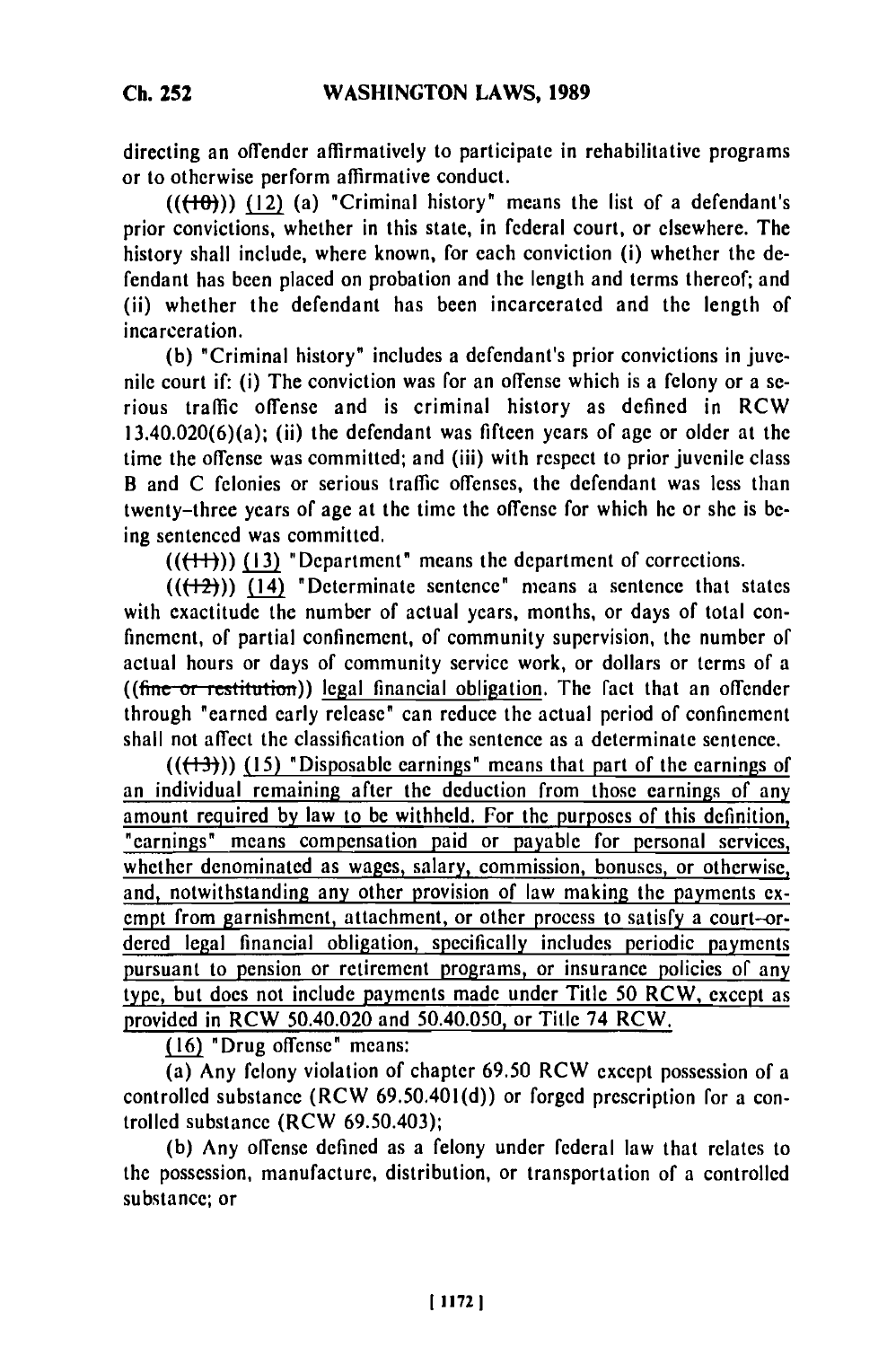(c) Any out-of-state conviction for an offense that under the laws of this state would be a felony classified as a drug offense under (a) of this subsection.

**(((-1-4)) (17)** "Escape" means:

(a) Escape in the first degree (RCW **9A.76.1 10),** escape in the second degree (RCW **9A.76.120),** willful failure to return from furlough (RCW **72.66.060),** willful failure to return from work release (RCW **72.65.070),** or willful failure to comply with any limitations on the inmate's movements while in community custody (RCW **72.09.310);** or

**(b)** Any federal or out-of-state conviction for an offense that under the laws of this state would be a felony classified as an escape under (a) of this subsection.

**(((+5-)) (18)** "Felony traffic offense" means:

(a) Vehicular homicide (RCW **46.61.520),** vehicular assault (RCW 46.61.522), eluding a police officer (RCW 46.61.024), or felony hit-andrun injury-accident (RCW 46.52.020(4)); or

**(b)** Any federal or out-of-state conviction for an offense that under the laws of this state would be a felony classified as a felony traffic offense under (a) of this subsection.

 $((\{+6\})$ ) (19) "Fines" means the requirement that the offender pay a specific sum of money over a specific period of time to the court.

 $((+7))$  (20) (a) "First-time offender" means any person who is convicted of a felony (i) not classified as a violent offense or a sex offense under this chapter, or (ii) that is not the manufacture, delivery, or possession with intent to manufacture or deliver a controlled substance classified in schedule I or II that is a narcotic drug, and except as provided in **(b)** of this subsection, who previously has never been convicted of a felony in this state, **fed**eral court, or another state, and who has never participated in a program of deferred prosecution for a felony offense.

**(b)** For purposes of (a) of this subsection, a juvenile adjudication for an offense committed before the age of fifteen years is not a previous felony conviction.

 $((\text{+18-}))$  (21) "Nonviolent offense" means an offense which is not a violent offense.

 $((+9))$  (22) "Offender" means a person who has committed a felony established **by** state law and is eighteen years of age or older or is less than eighteen years of age but whose case has been transferred **by** the appropriate juvenile court to a criminal court pursuant to RCW 13.40.110. Throughout this chapter, the terms "offender" and "defendant" are used interchangeably.

((20))) **(23)** "Partial confinement" means confinement for no more than one year in a facility or institution operated or utilized under contract **by** the state or any other unit of government, or, if home detention has been ordered **by** the court, in the residence of either the defendant or a member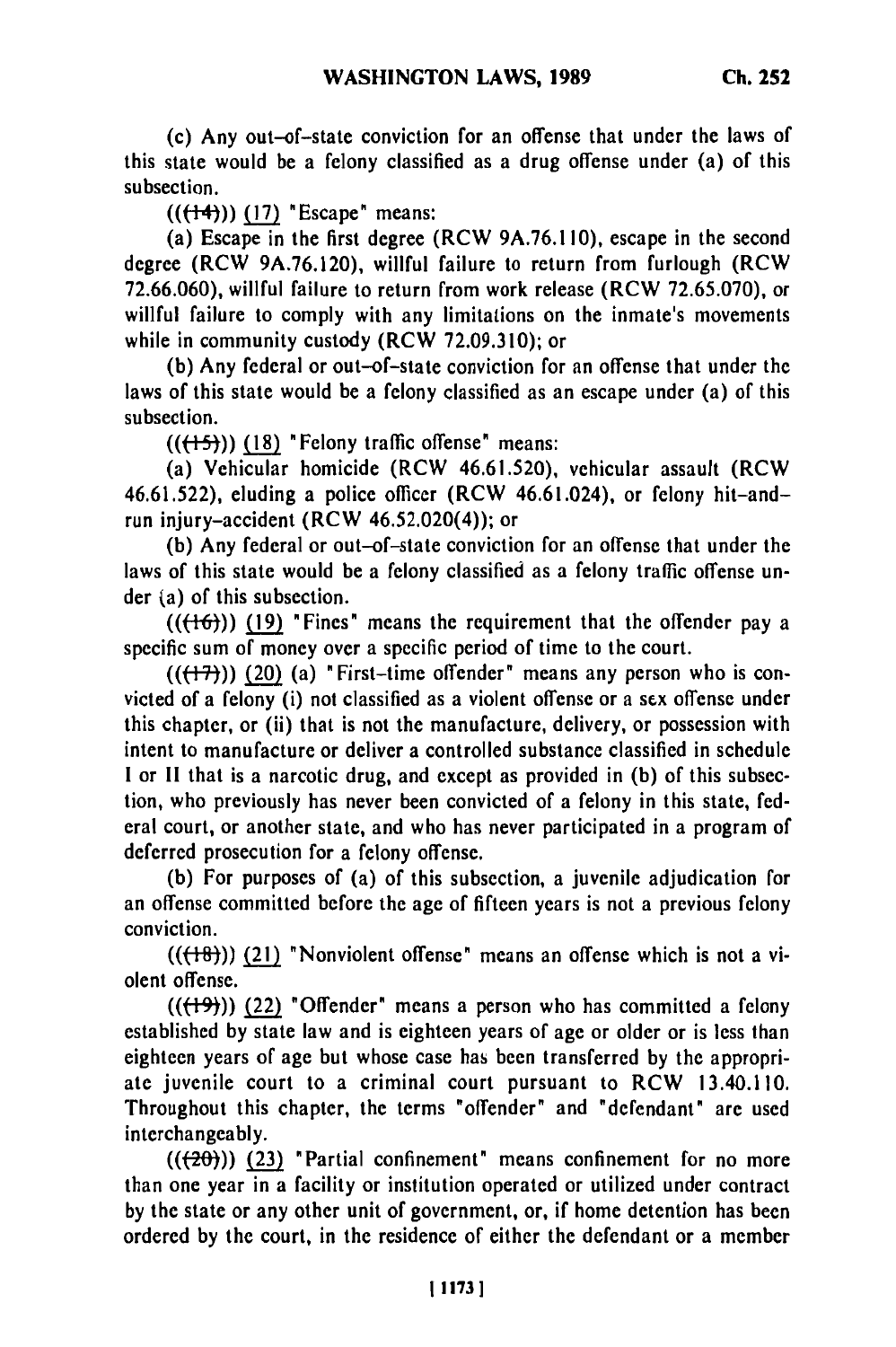of the defendant's immediate family, for a substantial portion of each day with the balance of the day spent in the community. Partial confinement includes work release and home detention as defined in this section.

 $((+2+))$  (24) "Postrelease supervision" is that portion of an offender's community placement that is not community custody.

**(((72-2-))) (25)** "Restitution" means the requirement that the offender pay a specific sum of money over a specific period of time to the court as payment of damages. The sum may include both public and private costs. The imposition of a restitution order does not preclude civil redress.

**(((2-3-)) (26)** "Serious traffic offense" means:

(a) Driving while intoxicated (RCW **46.61.502),** actual physical control while intoxicated (RCW 46.61.504), reckless driving (RCW 46.61- **.500),** or hit-and-run an attended vehicle (RCW **46.52.020(5));** or

**(b)** Any federal, out-of-state, county, or municipal conviction for an offense that under the laws of this state would be classified as a serious traffic offense under (a) of this subsection.

 $((24))$  (27) <sup>\*</sup>Serious violent offense<sup>\*</sup> is a subcategory of violent offense and means:

(a) Murder in the first degree, homicide **by** abuse, murder in the second degree, assault in the first degree, kidnapping in **the** first degree, or rape in the first degree, or an attempt, criminal solicitation, or criminal conspiracy to commit one of these felonies; or

**(b)** Any federal or out-of-state conviction for an offense that under the laws of this state would be a felony classified as a serious violent offense under (a) of this subsection.

 $((25))$  (28) "Sentence range" means the sentencing court's discretionary range in imposing a nonappealable sentence.

**(((26)) (29)** "Sex offense" means:

(a) **A** felony that is a violation of chapter 9A.44 RCW or RCW **9A-** .64.020 or **9.68A.090** or that is, under chapter **9A.28** RCW, a criminal attempt, criminal solicitation, or criminal conspiracy to commit such crimes; or

**(b)** Any federal or out-of-state conviction for an offense that under the laws of this state would be a felony classified as a sex offense under (a) of this subsection.

 $((27)$ ) (30) **"Total confinement"** means confinement inside the physical boundaries of a facility or institution operated or utilized under contract **by** the state or any other unit of government for twenty-four hours a day, or pursuant to RCW **72.64.050** and **72.64.060.**

 $((28))$  (31) "Victim" means any person who has sustained physical or financial injury to person or property as a direct result of the crime charged.

 $((29))$  (32) "Violent offense" means: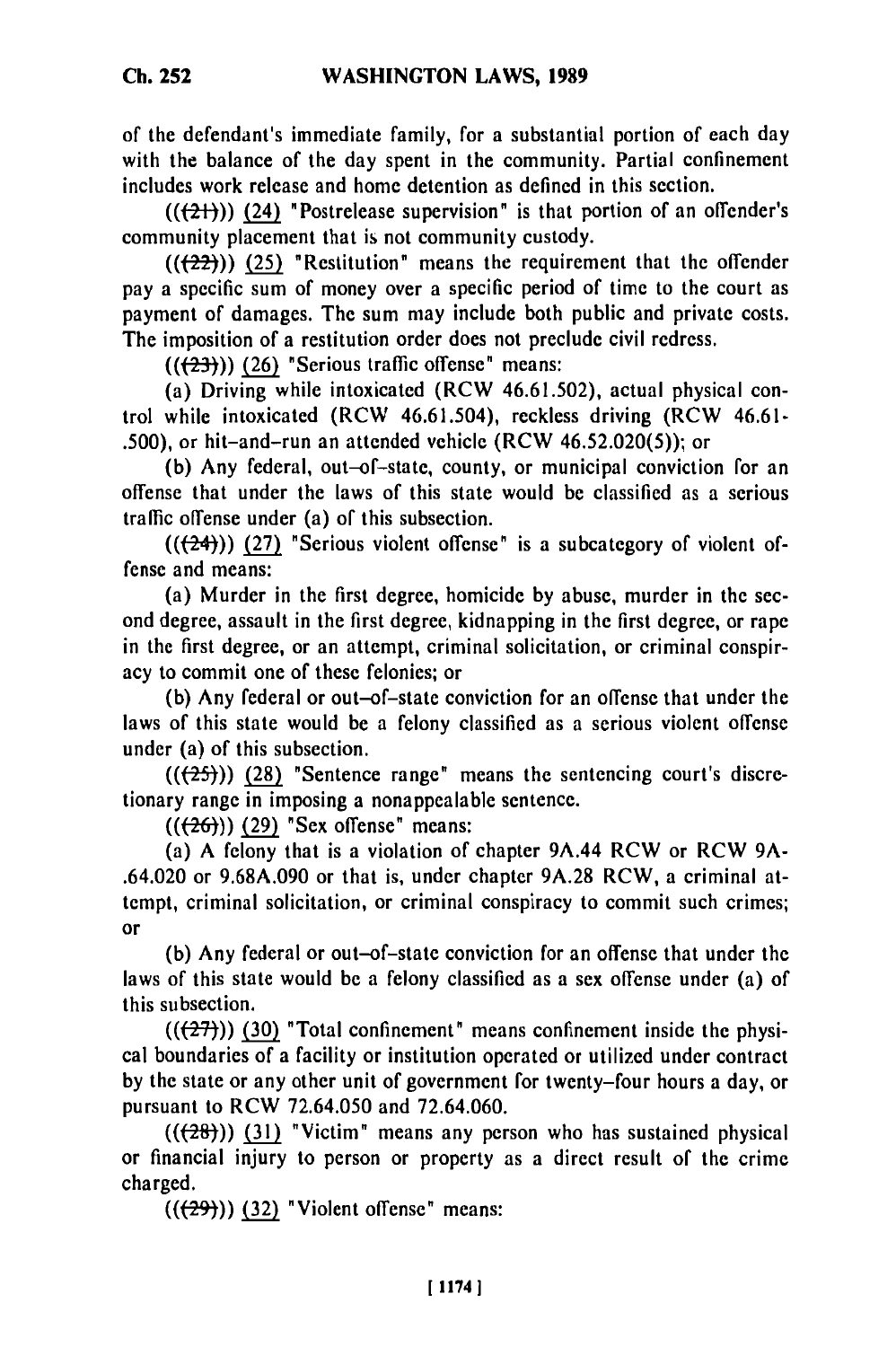(a) Any of the following felonies, as now existing or hereafter amended: Any felony defined under any law as a class A felony or an attempt to commit a class A felony, criminal solicitation of or criminal conspiracy to commit a class A felony, manslaughter in the first degree, manslaughter in the second degree, indecent liberties if committed by forcible compulsion, child molestation in the first degree, rape in the second degree, kidnapping in the second degree, arson in the second degree, assault in the second degree, extortion in the first degree, robbery in the second degree, vehicular assault, and vehicular homicide, when proximately caused by the driving of any vehicle by any person while under the influence of intoxicating liquor or any drug as defined by RCW 46.61.502, or by the operation of any vehicle in a reckless manner;

(b) Any conviction for a felony offense in effect at any time prior to July **1,** 1976, that is comparable to a felony classified as a violent offense in (a) of this subsection; and

(c) Any federal or out-of-state conviction for an offense that under the laws of this state would be a felony classified as a violent offense under (a) or (b) of this subsection.

 $((+30))$  (33) "Work release" means a program of partial confinement available to offenders who are employed or engaged as a student in a regular course of study at school. Participation in work release shall be conditioned upon the offender attending work or school at regularly defined hours and abiding by the rules of the work release facility.

 $((3+))$   $(34)$  "Home detention" means a program of partial confinement available to offenders wherein the offender is confined in a private residence subject to electronic surveillance. Home detention may not be imposed for offenders convicted of a violent offense, any sex offense, for the manufacture, delivery, or possession with intent to manufacture or deliver a controlled substance classified in schedule **I** or II that is a narcotic drug, reckless burning in the first or second degree as defined in RCW 9A.48.040 or 9A.48.050, assault in the third degree as defined in RCW 9A.36.031, unlawful imprisonment as defined in RCW 9A.40.040, burglary in the second degree as defined in RCW 9A.52.030, or harassment as defined in RCW 9A.46.020. Participation in a home detention program shall be conditioned upon: (a) The offender obtaining or maintaining current employment or attending a regular course of school study at regularly defined hours, (b) abiding by the rules of the home detention program, and (c) compliance with court-ordered ((restitution)) legal financial obligations.

**NEW SECTION.** Sec. **3. (1)** Whenever a person is convicted of a **fel**ony, the court may order the payment of a legal financial obligation as part of the sentence. The court must on either the judgment and sentence or on a subsequent order to pay, designate the total amount of a legal financial obligation and segregate this amount among the separate assessments made for restitution, costs fines, and other assessments required **by** law. On the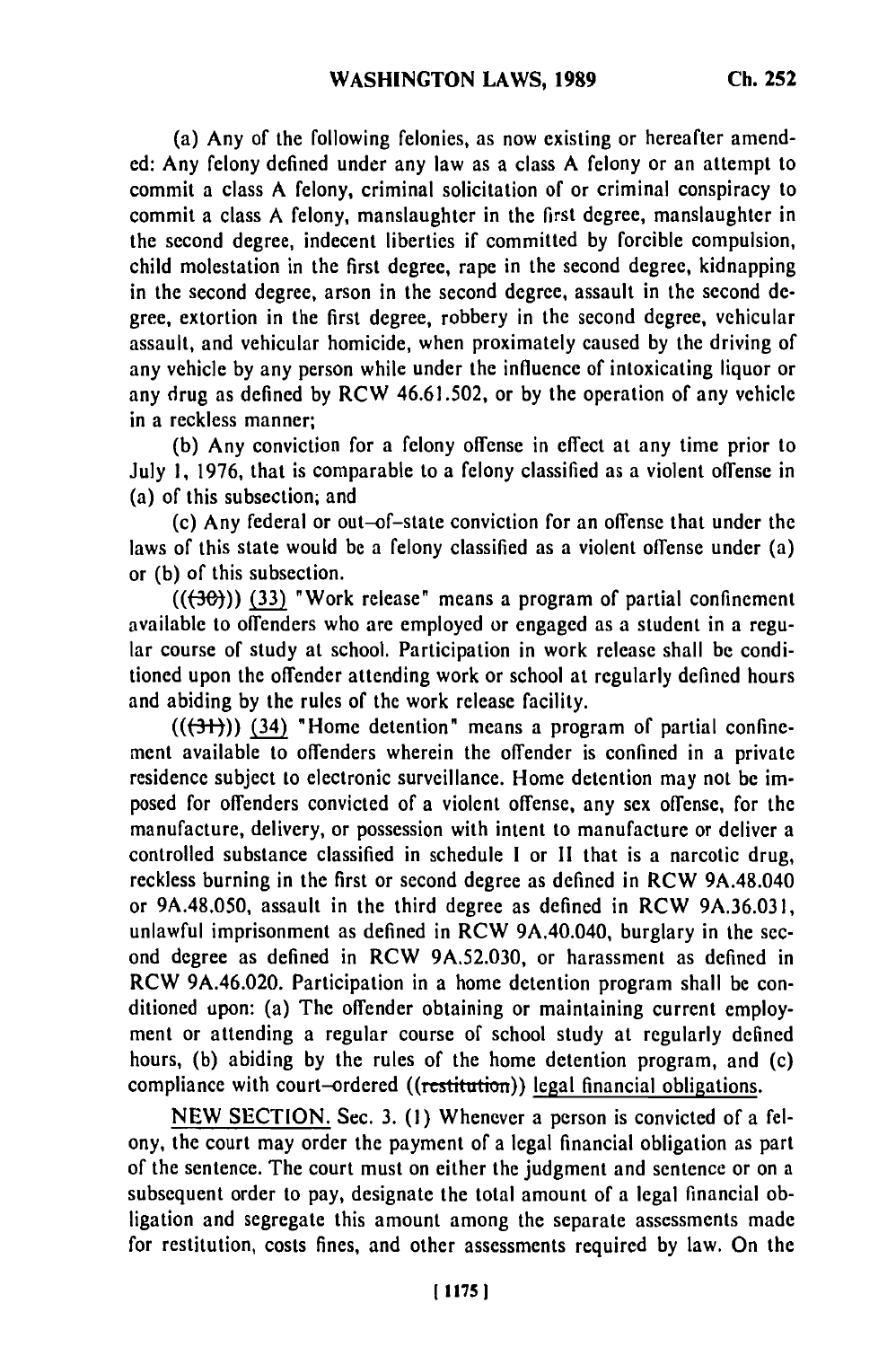same order, the court is also to set a sum that the offender is required to pay on a monthly basis towards satisfying the legal financial obligation.

(2) All legal financial obligations that are ordered as a result of a conviction for a felony, may also be enforced in the same manner as a judgment in a civil action **by** the party or entity to whom the legal financial obligation is owed, These obligations may **be** enforced at any time during the ten-year period following the offender's release from total confinement or within ten years of entry of the judgment and sentence, whichever period is longer. Independent of the department, the party or entity to whom the legal financial obligation is owed shall have the authority to utilize any other remedies available to the party or entity to collect the legal financial obligation.

**(3)** In order to assist the court in setting a monthly sum that the offender must pay during the period of supervision, the offender is required to report to the department for purposes of preparing a recommendation to the court. When reporting, the offender is required, under oath, to truthfully and honestly respond to all questions concerning present, past, and future earning capabilities and the location and nature of all property or financial assets. The offender is further required to bring any and all documents as requested **by** the department.

(4) After completing the investigation, the department shall make a report to the court on the amount of the monthly payment that the offender should be required to make towards a satisfied legal financial obligation.

**(5)** During the period of supervision, the department may make a recommendation to the court that the offender's monthly payment schedule be modified so as to reflect a change in financial circumstances. Also, during the period of supervision, the offender may be required at the request of the department to report to the department for the purposes of reviewing the appropriateness of the collection schedule for the legal financial obligation. During this reporting, the offender is required under oath to truthfully and honestly respond to all questions concerning earning capabilities and the location and nature of all property or financial assets. Also, the offender is required to bring any and all documents as requested **by** the department in order to prepare the collection schedule.

**(6)** After the judgment and sentence or payment order is entered, the department shall for any period of supervision be authorized to collect the legal financial obligation from the offender. Any amount collected **by** the department shall be remitted daily to the county clerk for the purposes of disbursements. The department is authorized to accept credit cards as payment for a legal financial obligation, and any costs incurred related to accepting credit card payments shall be the responsibility of the offender.

**(7)** The department or any obligee of the legal financial obligation may seek a mandatory wage assignment for the purposes of obtaining satisfaction for the legal financial obligation pursuant to section 9 of this act.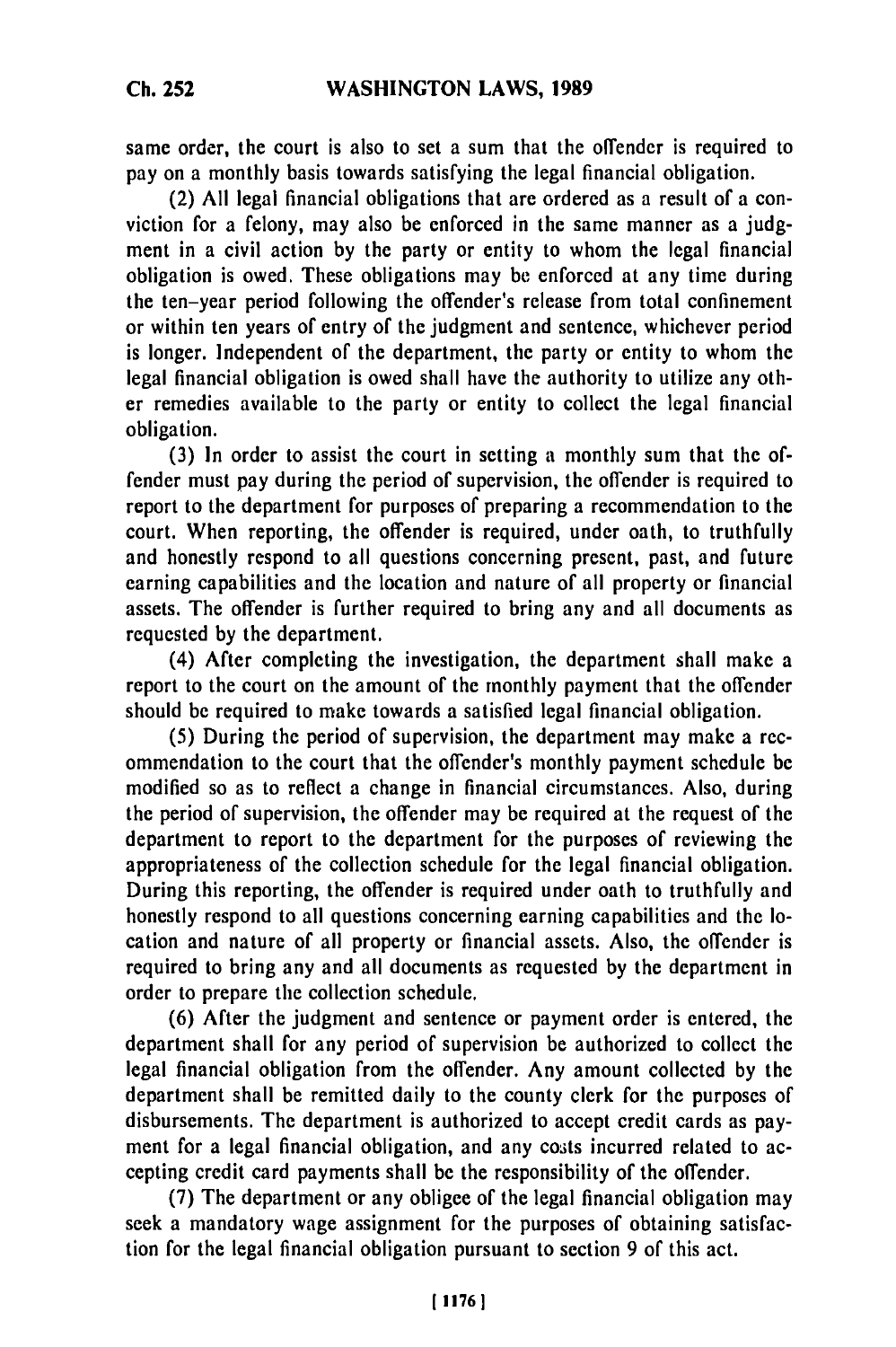**(8)** The requirement that the offender pay a monthly sum towards a legal financial obligation constitutes a condition and term of community supervision and the offender is subject to the penalties as provided in RCW 9.94A.200 for noncompliance.

(9) The county clerk shall provide the department with individualized monthly billings for each offender with an unsatisfied legal financial obligation and shall provide the department with written notice of payments **by** such offenders no less frequently than weekly.

Sec. 4. Section 21, chapter 143, Laws of **1988,** section 2, chapter 153, Laws of **1988** and section 3, chapter 154, Laws of **1988** and RCW 9.94A- .120 are each reenacted and amended to read as follows:

When a person is convicted of a felony, the court shall impose punishment as provided in this section.

**(1)** Except as authorized in subsections (2), (5), and (7) of this section, the court shall impose a sentence within the sentence range for the offense.

(2) The court may impose a sentence outside the standard sentence range for that offense if it finds, considering the purpose of this chapter, that there are substantial and compelling reasons justifying an exceptional sentence.

(3) Whenever a sentence outside the standard range is imposed, the court shall set forth the reasons for its decision in written findings of fact and conclusions of law. A sentence outside the standard range shall be a determinate sentence.

(4) An offender convicted of the crime of murder in the first degree shall be sentenced to a term of total confinement not less than twenty years. An offender convicted of the crime of assault in the first degree where the offender used force or means likely to result in death or intended to kill the victim shall be sentenced to a term of total confinement not less than five years. An offender convicted of the crime of rape in the first degree shall be sentenced to a term of total confinement not less than three years, and shall not be eligible for furlough, work release or other authorized leave of absence from the correctional facility during such minimum three year term except for the purpose of commitment to an inpatient treatment facility. The foregoing minimum terms of total confinement are mandatory and shall not be varied or modified as provided in subsection (2) of this section.

(5) In sentencing a first-time offender the court may waive the imposition of a sentence within the sentence range and impose a sentence which may include up to ninety days of confinement in a facility operated or utilized under contract **by** the county and a requirement that the offender refrain from committing new offenses. The sentence may also include up to two years of community supervision, which, in addition to crime-related prohibitions, may include requirements that the offender perform any one or more of the following:

(a) Devote time to a specific employment or occupation;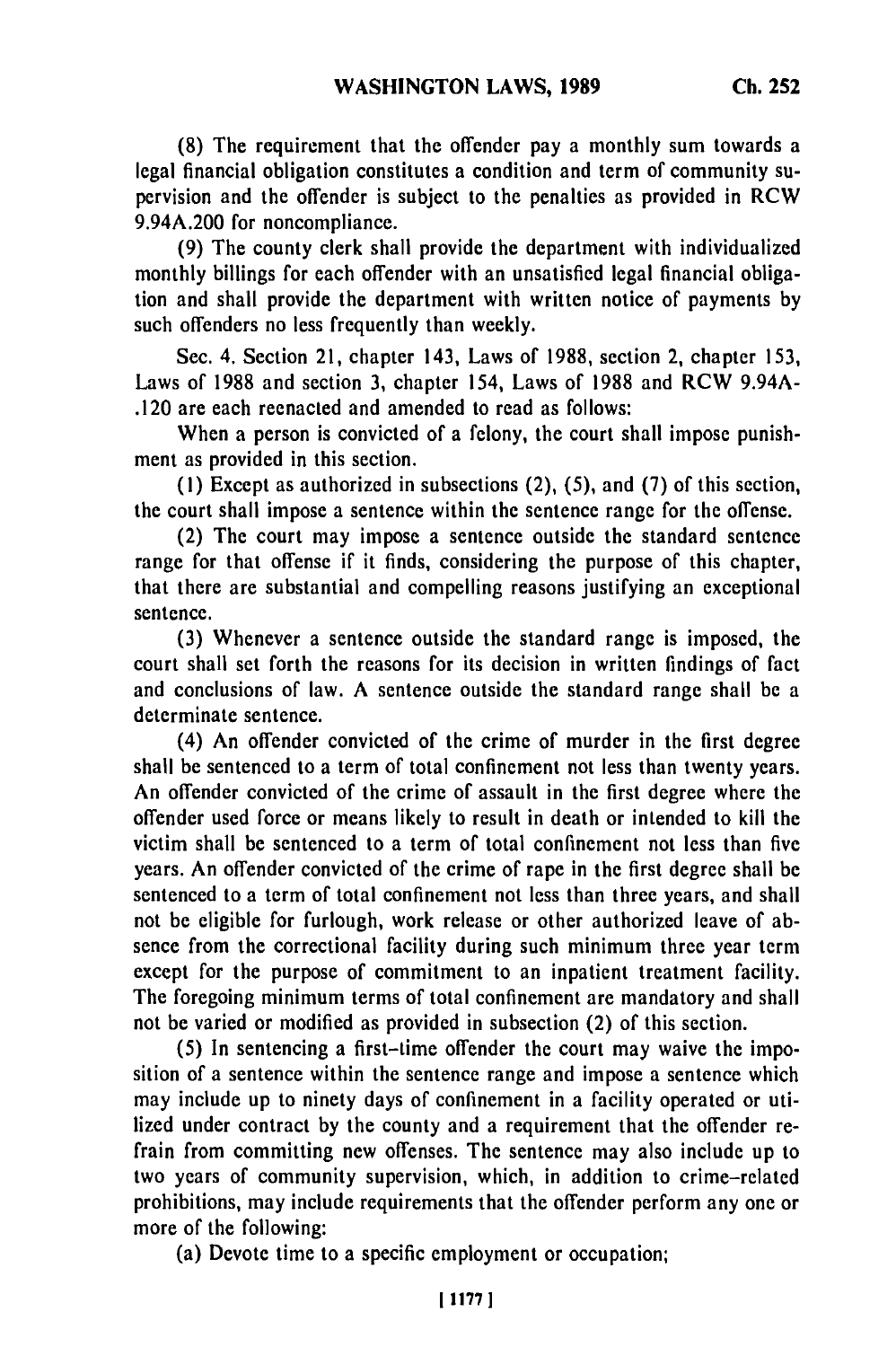**(b)** Undergo available outpatient treatment for up to two years, or inpatient treatment not to exceed the standard range of confinement for that offense;

(c) Pursue a prescribed, secular course of study or vocational training;

**(d)** Remain within prescribed geographical boundaries and notify the court or the community corrections officer prior to any change in the offender's address or employment;

(e) Report as directed to the court and a community corrections officer; or

**(f)** Pay **((a-fine))** all court-ordered legal financial obligations as provided in RCW 9.94A.030 and/or ((accomplish sone)) perform community service work.

**(6) If** a sentence range has not been established for the defendant's crime, the court shall impose a determinate sentence which may include not more than one year of confinement, community service work, a term of community supervision not to exceed one year, and/or **((a-fine))** other legal financial obligations. The court may impose a sentence which provides more than one year of confinement if the court finds, considering the purpose of this chapter, that there are substantial and compelling reasons justifying an exceptional sentence.

**(7)** (a) When an offender is convicted of a sex offense other than a violation of RCW 9A.44.040 or RCW 9A.44.050 and has no prior convictions for a sex offense or any other felony sexual offenses in this or any other state, the sentencing court, on its own motion or the motion of the state or the defendant, may order an examination to determine whether the defendant is amenable to treatment.

After receipt of the reports, the court shall then determine whether the offender and the community will benefit from use of this special sexual offender sentencing alternative. **If** the court determines that both the offender and the community will benefit from use of this provision, the court shall then impose a sentence within the sentence range and, if this sentence is less than six years of confinement, the court may suspend the execution of the sentence and place the offender on community supervision for up to two years. As a condition of the suspended sentence, the court may impose other sentence conditions including up to six months of confinement, not to exceed the sentence range of confinement for that offense, crime-related prohibitions, and requirements that the offender perform any one or more of the following:

(i) Devote time to a specific employment or occupation;

(ii) Undergo available outpatient sex offender treatment for up to two years, or inpatient sex offender treatment not to exceed the standard range of confinement for that offense. **A** community mental health center may not be used for such treatment unless it has an appropriate program designed for sex offender treatment;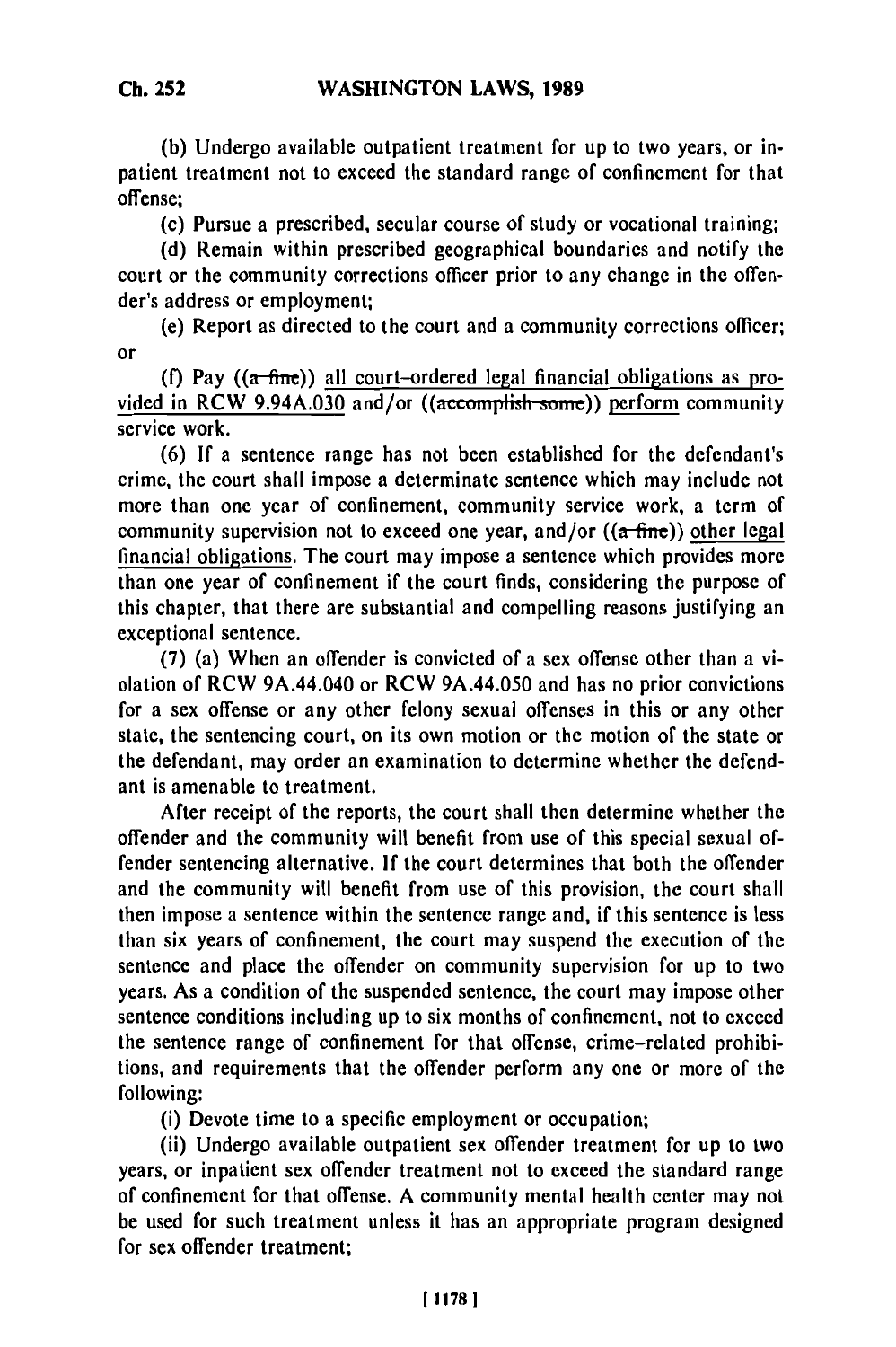(iii) Remain within prescribed geographical boundaries and notify the court or the community corrections officer prior to any change in the offender's address or employment;

(iv) Report as directed to the court and a community corrections officer;

(v) Pay  $((a$  fine, accomplish some,)) all court-ordered legal financial obligations as provided in RCW 9.94A.030, perform community service work, or any combination thereof; or

(vi) Make recoupment to the victim for the cost of any counseling required as a result of the offender's crime.

If the offender violates these sentence conditions the court may revoke the suspension and order execution of the sentence. All confinement time served during the period of community supervision shall be credited to the offender if the suspended sentence is revoked.

(b) When an offender is convicted of any felony sexual offense committed before July 1, 1987, and is sentenced to a term of confinement of more than one year but less than six years, the sentencing court may, on its own motion or on the motion of the offender or the state, order the offender committed for up to thirty days to the custody of the secretary of social and health services for evaluation and report to the court on the offender's amenability to treatment at these facilities. If the secretary of social and health services cannot begin the evaluation within thirty days of the court's order of commitment, the offender shall be transferred to the state for confinement pending an opportunity to be evaluated at the appropriate facility. The court shall review the reports and may order that the term of confinement imposed be served in the sexual offender treatment program at the location determined by the secretary of social and health services or the secretary's designee, only if the report indicates that the offender is amenable to the treatment program provided at these facilities. The offender shall be transferred to the state pending placement in the treatment program. Any offender who has escaped from the treatment program shall be referred back to the sentencing court.

If the offender does not comply with the conditions of the treatment program, the secretary of social and health services may refer the matter to the sentencing court. The sentencing court shall commit the offender to the department of corrections to serve the balance of the term of confinement.

If the offender successfully completes the treatment program before the expiration of the term of confinement, the court may convert the balance of confinement to community supervision and may place conditions on the offender including crime-related prohibitions and requirements that the offender perform any one or more of the following:

(i) Devote time to a specific employment or occupation;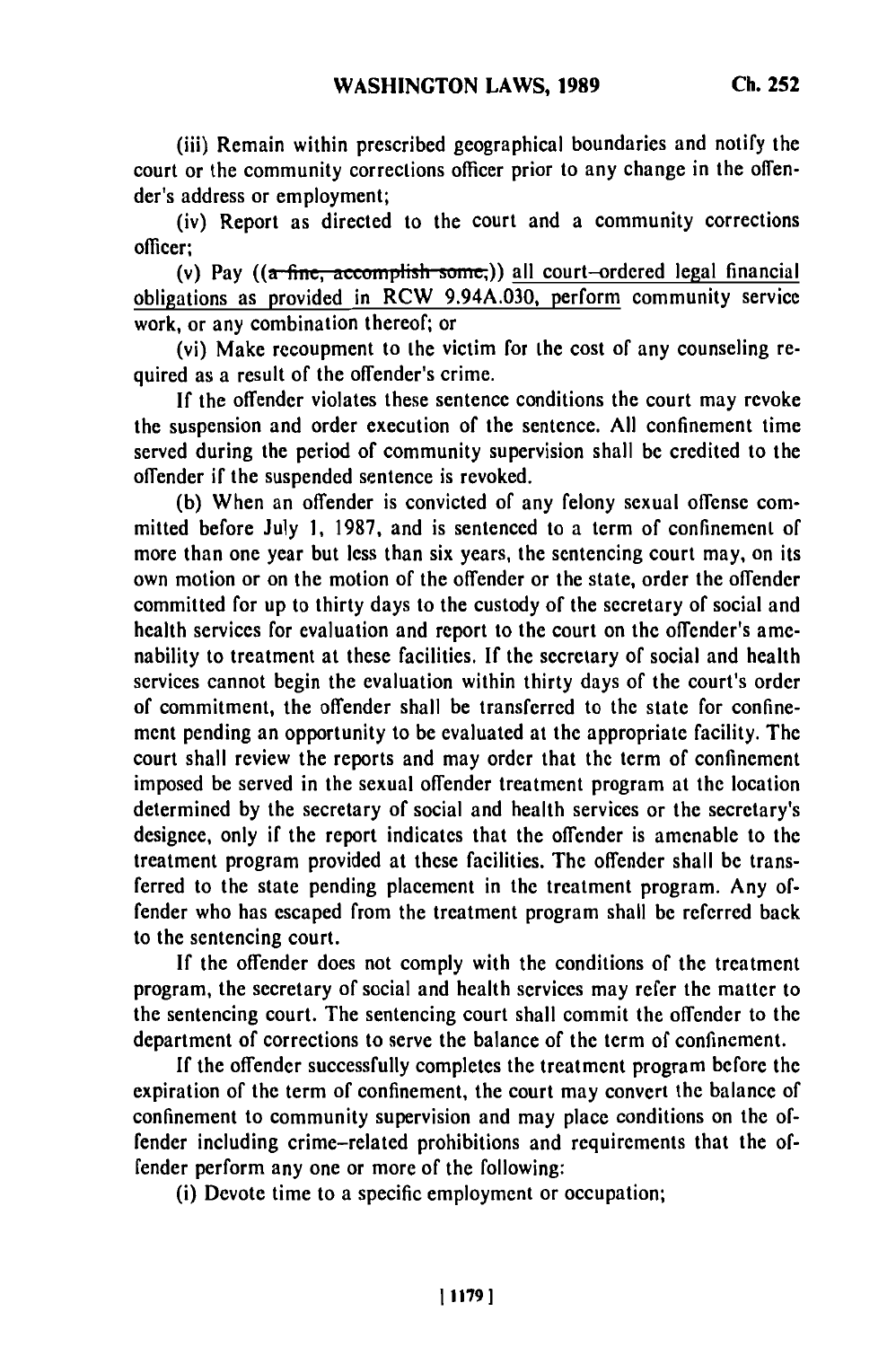(ii) Remain within prescribed geographical boundaries and notify the court or the community corrections officer prior to any change in the offender's address or employment;

(iii) Report as directed to the court and a community corrections officer;

(iv) Undergo available outpatient treatment.

**If** the offender violates any of the terms of community supervision, the court may order the offender to serve out the balance of the community supervision term in confinement in the custody of the department of corrections.

After June **30, 1993,** this subsection **(b)** shall cease to have effect.

(c) When an offender commits any felony sexual offense on or after July **1, 1987,** and is sentenced to a term of confinement of more than one year but less than six years, the sentencing court may, on its own motion or on the motion of the offender or the state, request the department of corrections to evaluate whether the offender is amenable to treatment **and** the department may place the offender in a treatment program within a correctional facility operated **by** the department.

Except for an offender who has been convicted of a violation of RCW 9A.44.040 or 9A.44.050, if the offender completes the treatment program before the expiration of his term of confinement, the department of corrections may request the court to convert the balance of confinement to community supervision and to place conditions on the offender including crimerelated prohibitions and requirements that the offender perform any one or more of the following:

(i) Devote time to a specific employment or occupation;

(ii) Remain within prescribed geographical boundaries and notify the court or the community corrections officer prior to any change in the offender's address or employment;

(iii) Report as directed to the court and a community corrections officer;

(iv) Undergo available outpatient treatment.

**If** the offender violates any of the terms of his community supervision, the court may order the offender to serve out the balance of his community supervision term in confinement in the custody of the department of corrections.

Nothing in (c) of this subsection shall confer eligibility for such programs for offenders convicted and sentenced for a sexual offense committed prior to July **1, 1987.**

**(8)** (a) When a court sentences a person to a term of total confinement to the custody of the department of corrections for an offense categorized as a sex offense, a serious violent offense, assault in the second degree, any crime against a person where it is determined in accordance with RCW 9.94A.125 that the defendant or an accomplice was armed with a deadly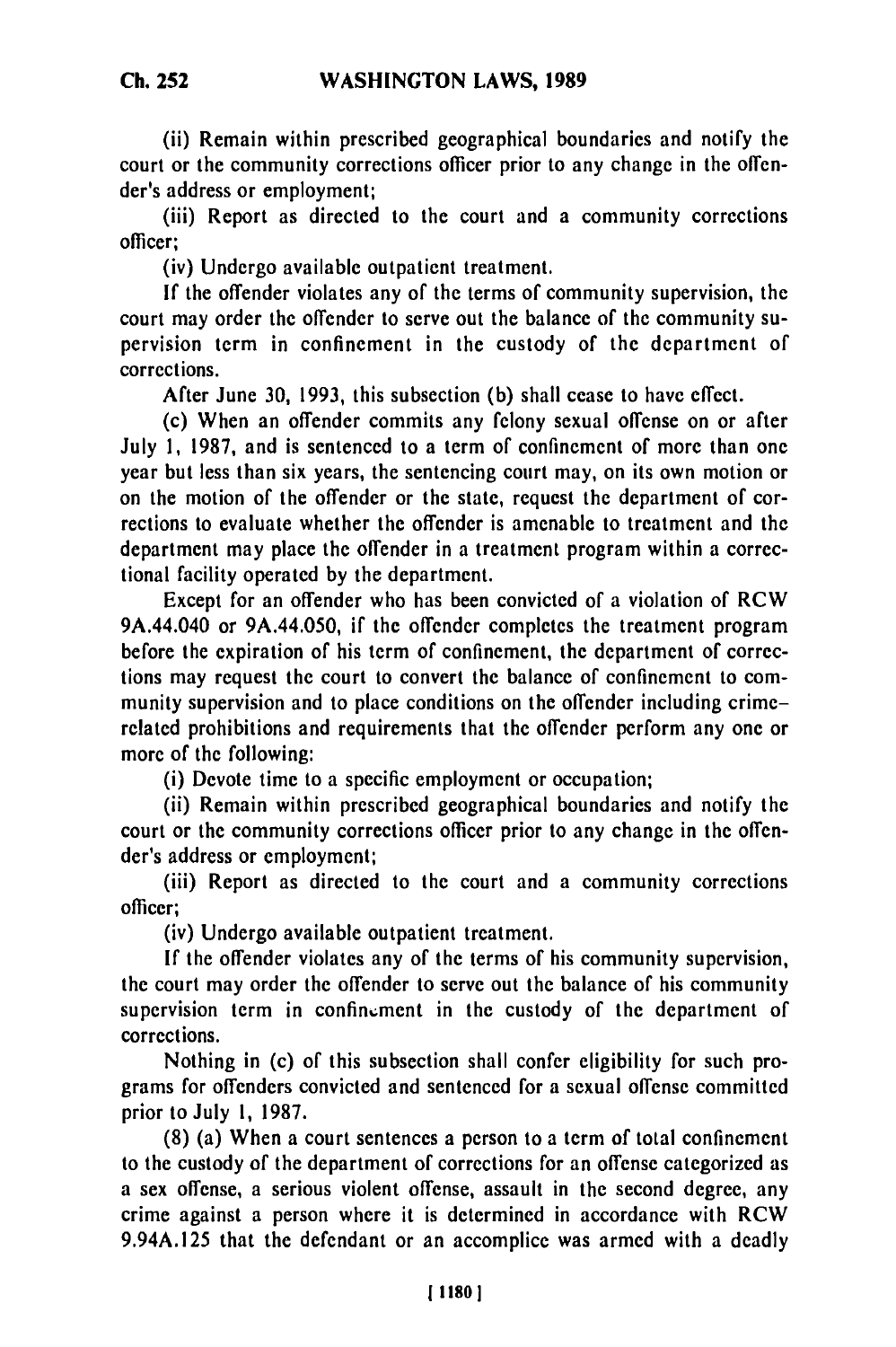weapon at the time of commission, or any felony offense under chapter **69- .50** or **69.52** RCW, committed on or after July **1, 1988,** the court shall in addition to the other terms of the sentence, sentence the offender to a oneyear term of community placement beginning either upon completion of the term of confinement or at such time as the offender is transferred to community custody in lieu of earned early release in accordance with RCW **9.94A.150(l).** When the court sentences an offender under this section to the statutory maximum period of confinement then the community placement portion of the sentence shall consist entirely of such community custody to which the offender may become eligible, in accordance with RCW **9.94A.150(l).** Any period of community custody actually served shall be credited against the community placement portion of the sentence.

**(b)** When a court sentences a person to a term of total confinement to the custody of the department of corrections for an offense categorized as a sex offense, a serious violent offense, assault in the second degree, any crime against a person where it is determined in accordance with RCW 9.94A.125 that the defendant or an accomplice was armed with a deadly weapon at the time of commission, or any felony offense under chapter **69.50** or **69.52** RCW, committed on or after July **1, 1988,** unless a condition is waived **by** the court, the sentence shall include, in addition to the other terms of the sentence, a one-year term of community placement on the following conditions:

(i) The offender shall report to and be available for contact with the assigned community corrections officer as directed;

(ii) The offender shall work at department of corrections-approved **ed**ucation, employment, and/or community service;

(iii) The offender shall not consume controlled substances except pursuant to lawfully issued prescriptions;

(iv) An offender in community custody shall not unlawfully possess controlled substances; and

(v) The offender shall pay ((community placement)) supervision fees as determined **by** the department of corrections.

(c) The court may also order any of the following special conditions:

(i) The offender shall remain within, or outside of, a specified geographical boundary;

(ii) The offender shall not have direct or indirect contact with the victim of the crime or a specified class of individuals;

(iii) The offender shall participate in crime-related treatment or counseling services;

(iv) The offender shall not consume alcohol;

(v) The residence location and living arrangements of a sex offender shall be subject to the prior approval of the department of corrections; or

(vi) The offender shall comply with any crime-related prohibitions.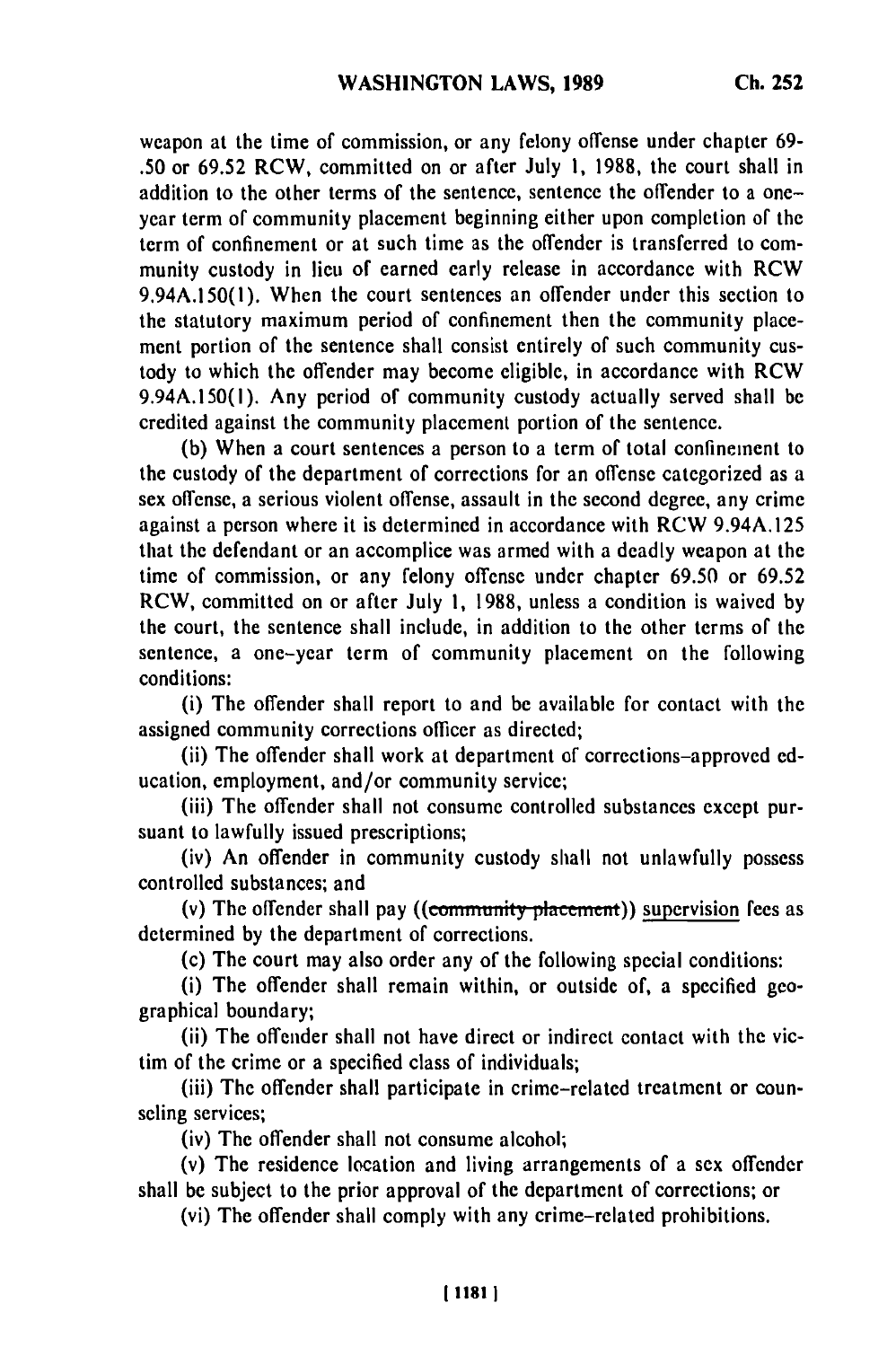**(d)** Prior to transfer to, or during, community placement, any conditions of community placement may be removed or modified so as not to be more restrictive **by** the sentencing court, upon recommendation of the department of corrections.

**(9) If** the court imposes a sentence requiring confinement of thirty days or less, the court may, in its discretion, specify that the sentence be served on consecutive or intermittent days. **A** sentence requiring more than thirty days of confinement shall be served on consecutive days. Local jail administrators may schedule court-ordered intermittent sentences as space permits.

(10) If a sentence imposed includes  $((a - fine - or + restitution))$  payment of a legal financial obligation, the sentence shall specify ((a reasonable manner and time in which the fine or restitution shall be paid. Restitution to victims shall be paid prior to any other payments of monetary obligations. In any sentence under this chapter the court may also require the offender to make such monetary payments, on such terms as it deems appropriate under the circumstances, as are necessary (a) to pay court costs, including reimburse**numerate** *for costs of extradition if return to this state by extradition*  $\overline{\phantom{a}}$ was required, (b) to make recoupment of the cost of defense attorney's fees<br>if counsel is provided at public expense, (c) to contribute to a county or in**terlocal drug fund, and (d) to make such other payments as provided by**  $\frac{1}{2}$  (the total amount of the legal financial obligation owed, and shall require the offender to pay a specified monthly sum toward that legal financial obligation. Restitution to victims shall be paid prior to any other payments of monetary obligations. Any legal financial obligation that is imposed **by** the court may be collected **by** the department, which shall deliver the amount paid to the county clerk for credit. The offender's compliance with payment of ((monetary)) legal financial obligations shall be supervised **by** the department((<del>; The rate of payment shall be determined by the court or.</del> ine department()<del>. The rate of payment shall be determined by the court or,</del><br>in the absence of a rate determined by the court, the rate shall be set by the department)). **All** monetary payments ordered shall **be** paid no later than ten years after the ((most recent of either the)) last date of release from confinement pursuant to a felony conviction or the date the sentence was entered. Independent of the department, the party or entity to whom the legal financial obligation is owed shall have the authority to utilize any other remedies available to the party or entity to collect the legal financial obligation. Nothing in this section makes the department, the state, or any of its employees, agents, or other persons acting on their behalf liable under any circumstances for the payment of these legal financial obligations. **If** an order includes restitution as one of the monetary assessments, the county clerk shall make disbursements to victims named in the order. ((The restitution to victims named in the order shall be paid prior to any payment for other penalties or monetary assessments.))

(II) Except as provided under RCW 9.94A.140(1) and 9.94A.142(I), a court may not impose a sentence providing for a term of confinement or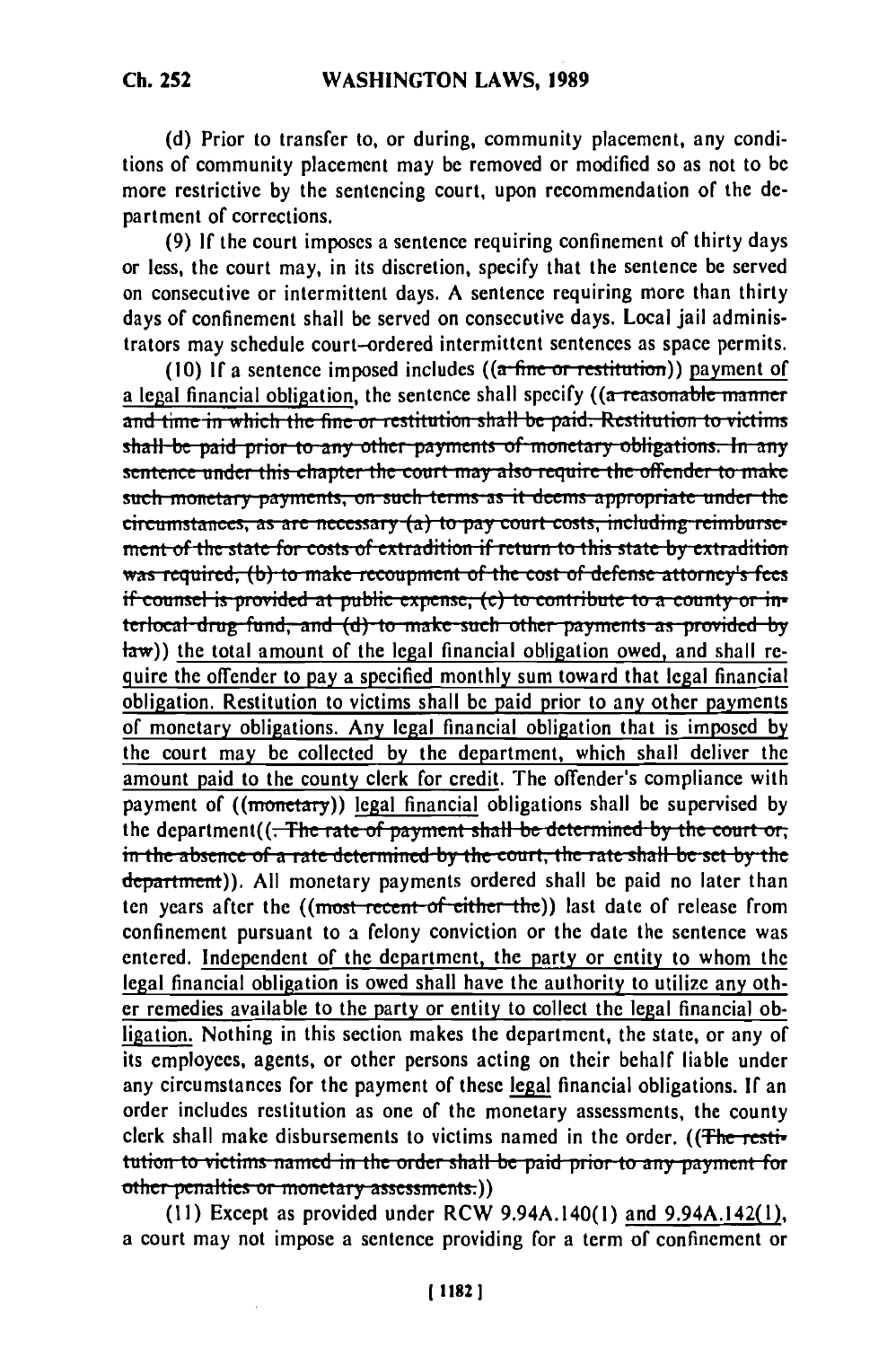community supervision or community placement which exceeds the statutory maximum for the crime as provided in chapter **9A.20** RCW.

**(12) All** offenders sentenced to terms involving community supervision, community service, ((restitution, or fines)) or legal financial obligation shall be under the supervision of the secretary of the department of corrections or such person as the secretary may designate and shall follow explicitly the instructions of the secretary including reporting as directed to a community corrections officer, remaining within prescribed geographical boundaries, and notifying the community corrections officer of any change in the offender's address or employment.

**(13)** The sentencing court shall give the offender credit for all confinement time served before the sentencing if that confinenent was solely in regard to the offense for which the offender is being sentenced.

(14) **A** departure from the standards in RCW 9.94A.400(l) and (2) governing whether sentences are to **be** served consecutively or concurrently is an exceptional sentence subject to the limitations in subsections (2) and **(3)** of this section, and may be appealed **by** the defendant or the state as set forth in RCW 9.94A.210(2) through **(6).**

**(15)** The court shall order restitution whenever the offender is convict**ed** of a felony that results in injury to any person or damage to or loss of property, whether the offender is sentenced to confinement or placed under community supervision, unless extraordinary circumstances exist that make restitution inappropriate in the court's judgment. The court shall set forth the extraordinary circumstances in the record if it does not order restitution.

**(16)** As a part of any sentence, the court may impose and enforce an order that relates directly to the circumstances of the crime for which the offender has been convicted, prohibiting the offender from having any contact with other specified individuals or a specific class of individuals for a period not to exceed the maximum allowable sentence for the crime, regardless of the expiration of the offender's term of community supervision.

**(17)** In any sentence of partial confinement, the court may require the defendant to serve the partial confinement in work release or in a program of home detention.

**(18) All** court-ordered legal financial obligations collected **by** the **de**partment and remitted to the county clerk shall **be** credited and paid where restitution is ordered. Restitution shall be paid prior to any other payments of monetary obligations.

Sec. **5.** Section 14, chapter **137,** Laws of **1981** as last amended **by** section **3,** chapter **281,** Laws of **1987** and RCW 9.94A.140 are each amended to read as follows:

**(1) If** restitution is ordered, the court shall determine the amount of restitution due at the sentencing hearing or within sixty days **((and-may-st**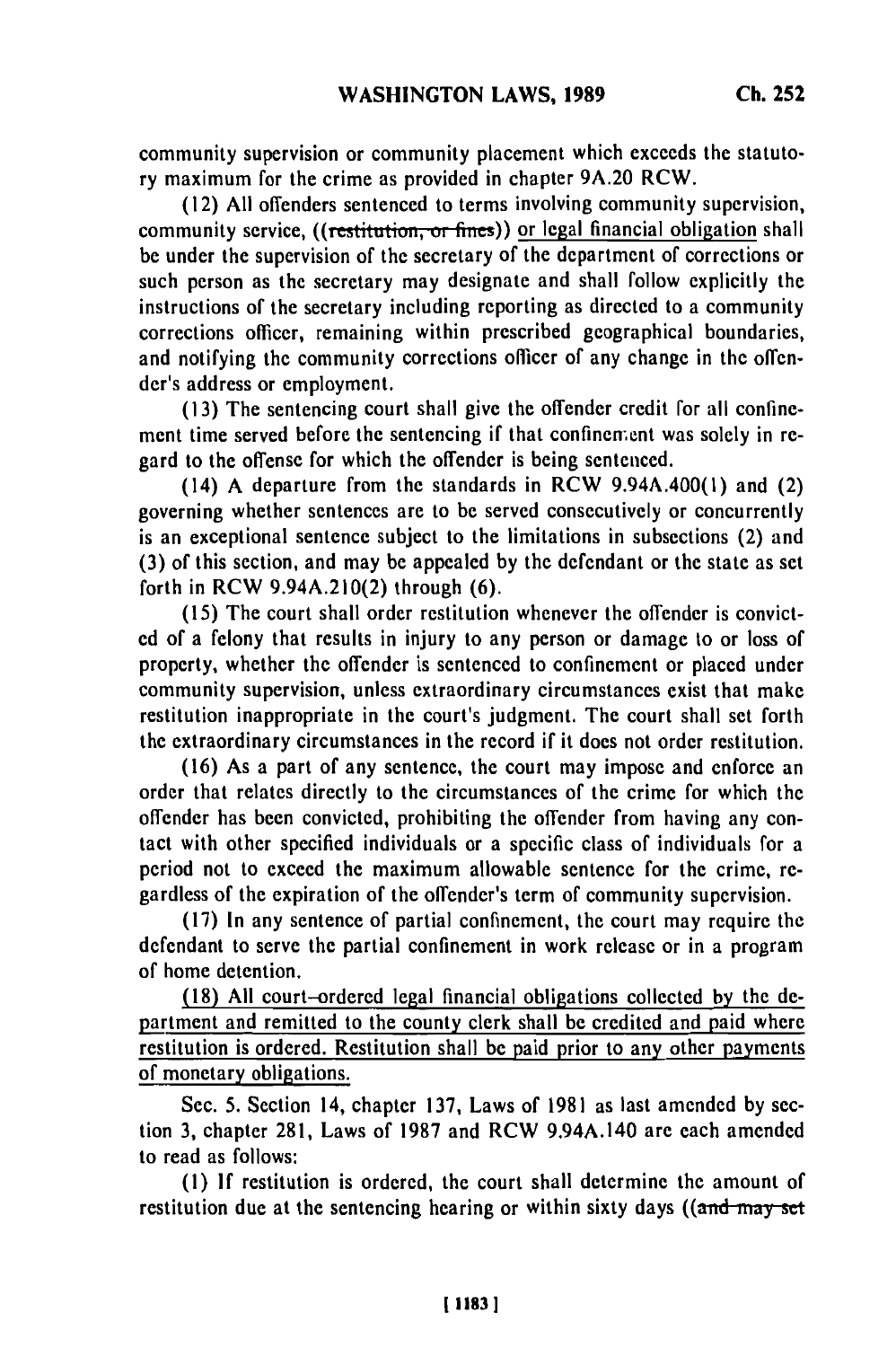**Ch. 252**

the terms and conditions under which the defendant shall make restitution)). The court shall then set a minimum monthly payment that the offender is required to make towards the restitution that is ordered. The court should take into consideration the total amount of the restitution owed, the offender's present, past, and future ability to pay, as well as any assets that the offender may have. During the period of supervision, the community corrections officer may examine the offender to determine if there has been a change in circumstances that warrants an amendment of the monthly payment schedule. The community corrections **officer** may recommend a change to the schedule of payment and shall inform the court of the recommended change and the reasons for the change. The sentencing court may then reset the monthly minimum payments based on the report from the community corrections officer of the change in circumstances. Restitution ordered **by** a court pursuant to a criminal conviction shall be based on easily ascertainable damages for injury to or loss of property, actual expenses incurred for treatment for injury to persons, and lost wages resulting from injury. Restitution shall not include reimbursement for damages for mental anguish, pain and suffering, or other intangible losses, but may include the costs of counseling reasonably related to the offense. The amount of restitution shall not exceed double the amount of the offender's gain or the victim's loss from the commission of the crime. For the purposes of this section, the offender shall remain under the court's jurisdiction for a maximum term of ten years subsequent to the imposition of sentence. The portion of the sentence concerning restitution may be modified as to amount, terms and conditions during the ten-year period, regardless of the expiration of the offender's term of community supervision and regardless of the statutory maximum for the crime. The offender's compliance with the restitution shall be supervised **by** the department.

(2) Restitution may be ordered whenever the offender is convicted of an offense which results in injury to any person or damage to or loss of property. In addition, restitution may be ordered to pay for an injury, loss, or damage if the offender pleads guilty to a lesser offense or fewer offenses and agrees with the prosecutor's recommendation that the offender **be** required to pay restitution to a victim of an offense or offenses which are not prosecuted pursuant to a plea agreement.

**(3)** In addition to any sentence that may be imposed, a defendant who has been found guilty of an offense involving fraud or other deceptive practice or an organization which has been found guilty of any such offense may **be** ordered **by** the sentencing court to give notice of the conviction to the class of persons or to the sector of the public affected **by** the conviction or financially interested in the subject matter of the offense **by** mail, **by** advertising in designated areas or through designated media, or **by** other appropriate means.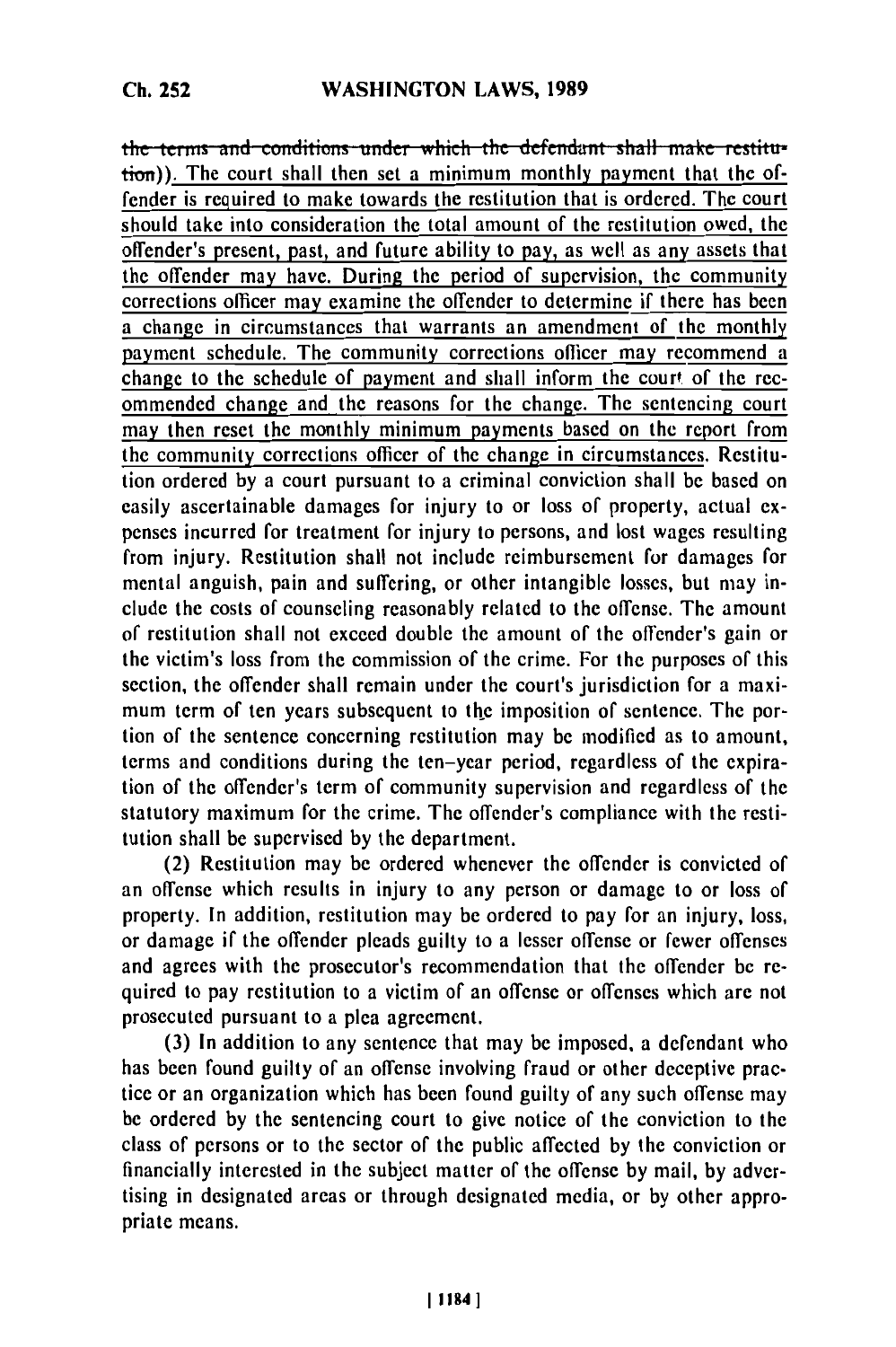$\overline{1}$ 

(4) This section does not limit civil remedies or defenses available to the victim or defendant.

Sec. **6.** Section **10,** chapter 443, Laws of **1985** as amended **by** section 4, chapter **281,** Laws of **1987** and RCW 9.94A.142 are each amended to read as follows:

**(1)** When restitution is ordered, the court shall determine the amount of restitution due at the sentencing hearing or within sixty days ((and shall set the terms and conditions under which the defendant shall make restitu-<br>tion)). The court shall then set a minimum monthly payment that the offender is required to make towards the restitution that is ordered. The court should take into consideration the total amount of the restitution owed, the offender's present, past, and future ability to pay, as well as any assets that the offender may have. During the period of supervision, the community corrections officer may examine the offender to determine if there has been a change in circumstances that warrants an amendment of the monthly payment schedule. The community corrections officer may recommend a change to the schedule of payment and shall inform the court of the recommended change and the reasons for the change. The sentencing court may then reset the monthly minimum payments based on the report from the community corrections officer of the change in circumstances. Restitution ordered by a court pursuant to a criminal conviction shall be based on easily ascertainable damages for injury to or loss of property, actual expenses incurred for treatment for injury to persons, and lost wages resulting from injury. Restitution shall not include reimbursement for damages for mental anguish, pain and suffering, or other intangible losses, but may include the costs of counseling reasonably related to the offense. The amount of restitution shall not exceed double the amount of the offender's gain or the victim's loss from the commission of the crime. For the purposes of this section, the offender shall remain under the court's jurisdiction for a maximum term of ten years subsequent to the imposition of sentence. The portion of the sentence concerning restitution may be modified as to amount, terms and conditions during the ten-year period, regardless of the expiration of the offender's term of community supervision and regardless of the statutory maximum for the crime. The offender's compliance with the restitution shall be supervised by the department.

(2) Restitution shall be ordered whenever the offender is convicted of an offense which results in injury to any person or damage to or loss of property unless extraordinary circumstances exist which make restitution inappropriate in the court's judgment and the court sets forth such circumstances in the record. In addition, restitution shall be ordered to pay for an injury, loss, or damage if the offender pleads guilty to a lesser offense or fewer offenses and agrees with the prosecutor's recommendation that the offender be required to pay restitution to a victim of an offense or offenses which are not prosecuted pursuant to a plea agreement.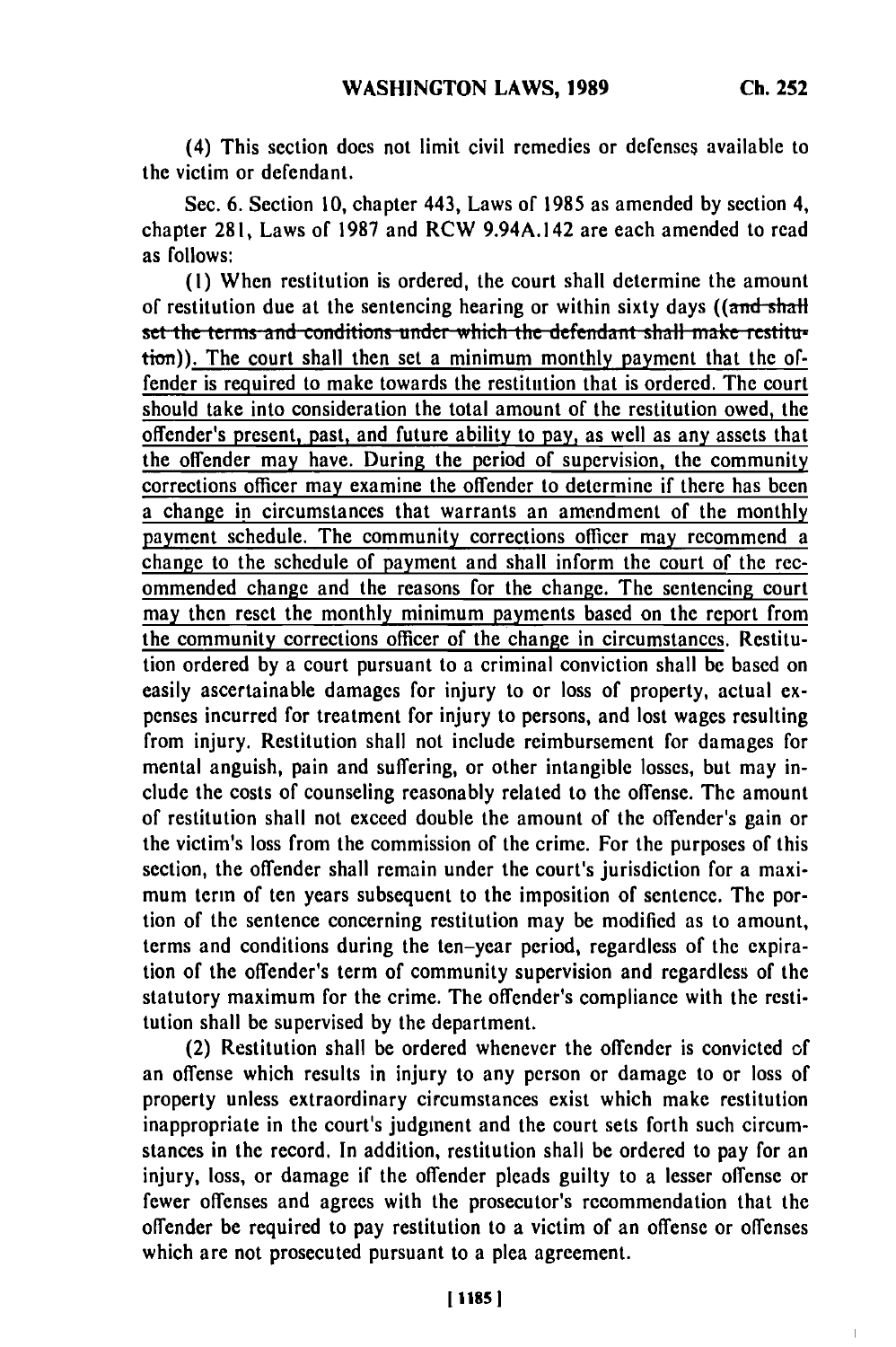**(3)** In addition to any sentence that may be imposed, a defendant who has been found guilty of an offense involving fraud or other deceptive practice or an organization which has been found guilty of any such offense may be ordered **by** the sentencing court to give notice of the conviction to the class of persons or to the sector of the public affected **by** the conviction or financially interested in the subject matter of the offense **by** mail, **by** advertising in designated areas or through designated media, or **by** other appropriate means.

(4) This section does not limit civil remedies or defenses available to the victim, survivors of the victim, or defendant.

**(5)** This section shall apply to offenses committed after July **1, 1985.**

Sec. **7.** Section 20, chapter **137,** Laws of **1981** as last amended **by** section **I1,** chapter **153,** Laws of **1988** and **by** section 2, chapter **155,** Laws of **1988** and RCW 9.94A.200 are each reenacted and amended to read as **follows:**

*(1)* **If** an offender violates any condition or requirement of a sentence, the court may modify its order of judgment and sentence and impose further punishment in accordance with this section.

(2) **If** an offender fails to comply with any of the requirements or conditions of a sentence the following provisions apply:

(a) The court, upon the motion of the state, or upon its own motion, shall require the offender to show cause why the offender should not **be** punished for the noncompliance. The court may issue a summons or a warrant of arrest for the offender's appearance;

**(b)** The state has the burden of showing noncompliance **by** a preponderance of the evidence. **If** the court finds that the violation has occurred, it may order the offender to be confined for a period not to exceed sixty days for each violation, and may (i) convert a term of partial confinement to total confinement, (ii) convert community service obligation to total or partial confinement, or (iii) convert monetary obligations, except restitution and the crime victim penalty assessment, to community service hours at the rate of the state minimum wage as established in RCW 49.46.020 for each hour of community service. Any time served in confinement awaiting a hearing on noncompliance shall **be** credited against any confinement order **by** the court; and

(c) **If** the court finds that the violation was not willful, the court may modify its previous order regarding payment of ((fines or other monetary payments)) legal financial obligations and regarding community service obligations.

**(3)** Nothing in this section prohibits the filing of escape charges if appropriate.

Sec. **8.** Section 2, chapter **207,** Laws of **1982** as amended **by** section **15,** chapter **209,** Laws of 1984 and RCW **9.94A.270** are each amended to read as follows: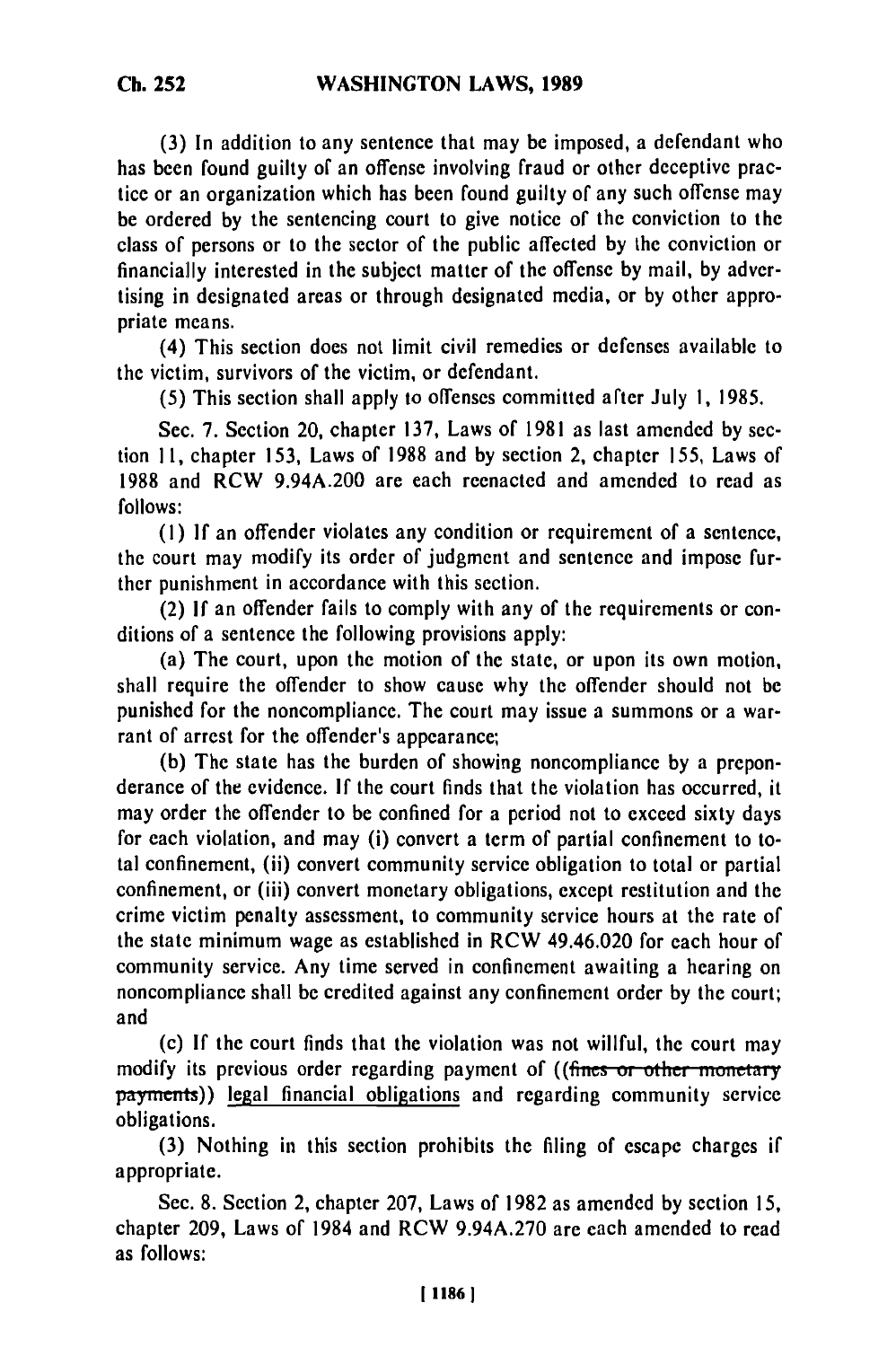**(1)** Whenever a punishment imposed under this chapter requires community supervision services to be provided, the sentencing court shall require that the offender pay to the department of corrections the monthly assessment, prescribed under subsection (2) of this section, which shall be for the duration of the probation and which shall be considered as payment or part payment of the cost of providing probation supervision to the probationer. The court may exempt a person from the payment of all or any part of the assessment based upon any of the following factors:

(a) The offender has diligently attempted but has been unable to obtain employment that provides the offender sufficient income to make such payments.

**(b)** The offender is a student in a school, college, university, or a course of vocational or technical training designed to fit the student for gainful employment.

(c) The offender has an employment handicap, as determined **by** an examination acceptable to or ordered **by** the court.

**(d)** The offender's age prevents him from obtaining employment.

(e) The offender is responsible for the support of dependents and the payment of the assessment constitutes an undue hardship on the offender.

**(f)** Other extenuating circumstances as determined **by** the court.

(2) The department of corrections shall adopt a rule prescribing the amount of the assessment. The department may, if it finds it appropriate, prescribe a schedule of assessments that shall vary in accordance with the intensity or cost of the supervision. The department may not prescribe any assessment that is less than ten dollars nor more than **fifty** dollars.

**(3) All** amounts required to be paid under this section shall **be** collect**ed by** the department of corrections and deposited **by** the department in the  $((state<sub>general</sub>))$  dedicated fund established pursuant to section 26 of this act.

(4) This section shall not apply to probation services provided under an interstate compact pursuant to chapter 9.95 RCW or to probation services provided for persons placed on probation prior to June **10,** 1982.

**NEW** SECTION. Sec. 9. A petition or motion seeking a mandatory wage assignment in a criminal action may be filed **by** the department or any obligee if the offender is more than thirty days past due in monthly payments in an amount equal to or greater than the amount payable for one month. The petition or motion shall include a sworn statement **by** the secretary or designee, or if filed solely **by** an obligee, **by** such obligee, stating the facts authorizing the issuance of the wage assignment order, including: **(1)** That the offender, stating his or her name and last known residence, is more than thirty days past due in payments in an amount equal to or greater than the amount payable for one month; (2) a description of the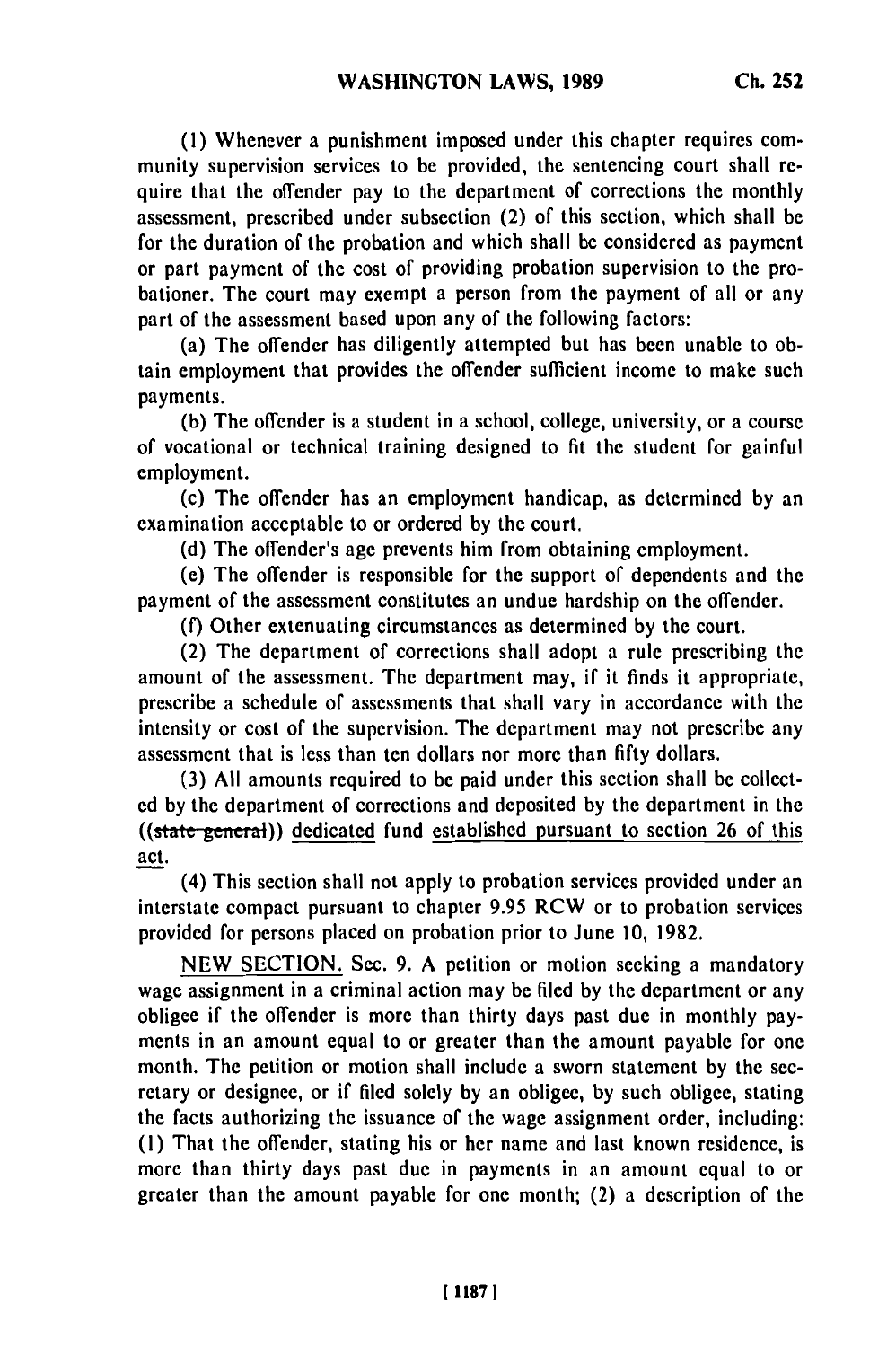terms of the judgment and sentence and/or payment order requiring payment of a court-ordered legal financial obligation, the total amount remaining unpaid, and the amount past due; (3) the name and address of the offender's employer; (4) that notice by personal service, or any form of mail requiring a return receipt, has been provided to the offender at least fifteen days prior to the filing of a mandatory wage assignment, unless the judgment and sentence or the order for payment states that the department or obligee may seek a mandatory wage assignment without notice to the defendant. A copy of the judgment and sentence or payment order shall be attached to the petition or motion seeking the wage assignment.

NEW SECTION. Sec. 10. Upon receipt of a petition or motion seeking a mandatory wage assignment that complies with section 9 of this act, the court shall issue a wage assignment order as provided in section 12 of this act and including the information required in section 9 of this act, directed to the employer, and commanding the employer to answer the order on the forms served with the order that comply with section 14 of this act within twenty days after service of the order upon the employer.

NEW SECTION. Sec. **11.** (I) The wage assignment order in section 10 of this act shall include: (a) The maximum amount or current amount owed on a court-ordered legal financial obligation, if any, to be withheld from the defendant's earnings each month, or from each earnings disbursement; and (b) the total amount of the arrearage or reimbursement judgment previously entered by the court, if any, together with interest, if any.

(2) The total amount to be withheld from the defendant's earnings each month, or from each earnings disbursement, shall not exceed twentyfive percent of the disposable earnings of the defendant. If the amounts to be paid toward the arrearage are specified in the payment order, then the maximum amount to be withheld is the sum of the current amount owed and the amount ordered to be paid toward the arrearage, or twenty-five percent of the disposable earnings of the defendant, whichever is less.

(3) If the defendant is subject to two or more attachments for payment of a court-ordered legal financial obligation on account of different obligees, the employer shall, if the nonexempt portion of the defendant's earnings is not sufficient to respond fully to all the attachments, apportion the defendant's nonexempt disposable earnings between or among the various obligees equally. Any obligee may seek a court order reapportioning the defendant's nonexempt disposable earnings upon notice to all interested parties. Notice shall be by personal service, or in the manner provided by the civil rules of superior court or applicable statute.

NEW SECTION. Sec. 12. The department shall develop a form and adopt rules for the wage assignment order.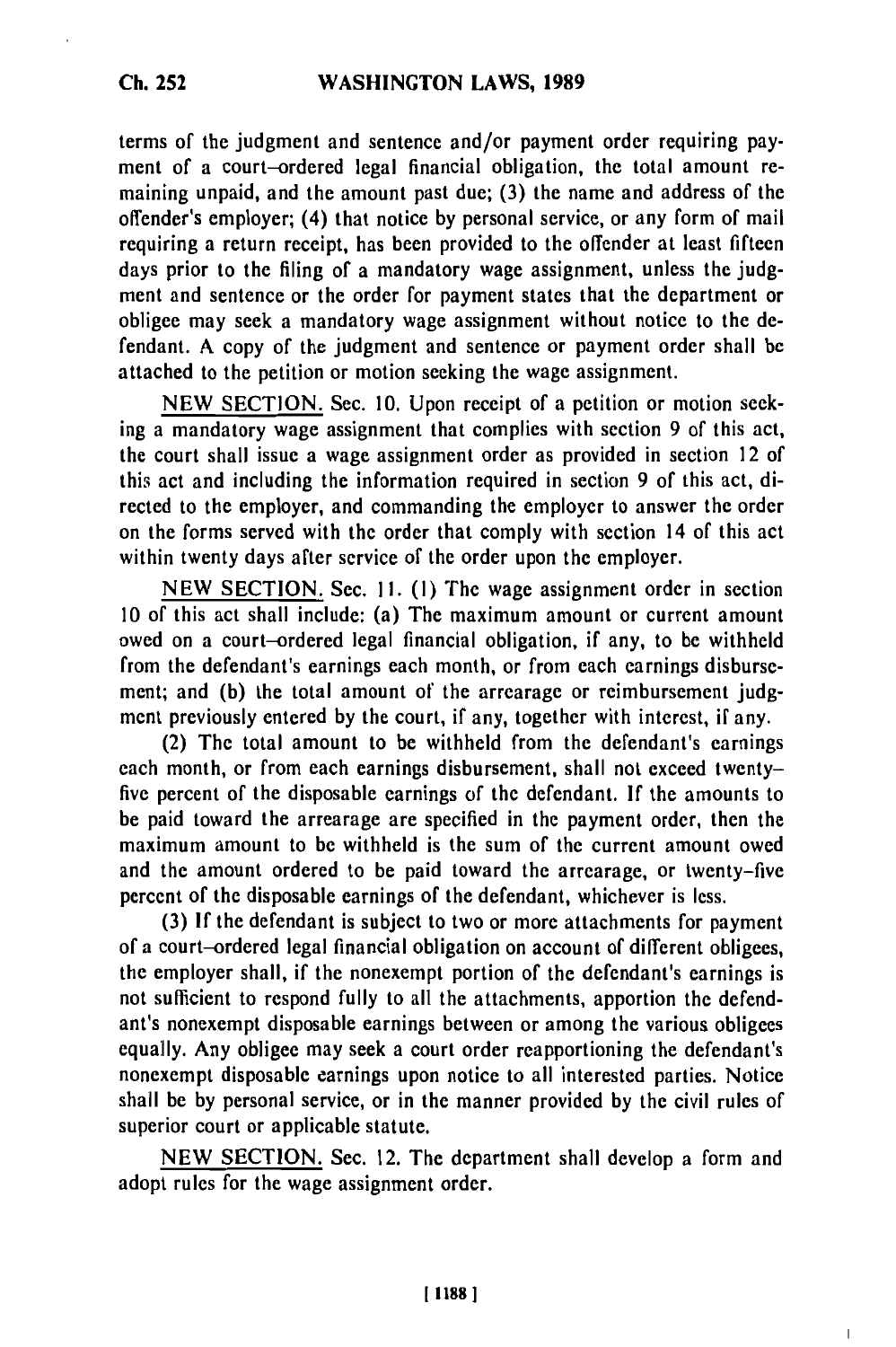NEW SECTION. Sec. 13. (1) An employer upon whom service of a wage assignment order has been made shall answer the order **by** sworn affidavit within twenty days after the date of service. The answer shall state whether the offender is employed **by** or receives earnings from the employer, whether the employer will honor the wage assignment order, and whether there are multiple attachments against the offender.

(2) If the employer possesses any earnings due and owing to the offender, the earnings subject to the wage assignment order shall be withheld immediately upon receipt of the wage assignment order. The employer shall deliver the withheld earnings to the clerk of the court pursuant to the wage assignment order. The employer shall make the first delivery no sooner than twenty days after receipt of the wage assignment order.

(3) The employer shall continue to withhold the ordered amounts from nonexempt earnings of the offender until notified that the wage assignment has been modified or terminated. The employer shall promptly notify the clerk of the court who entered the order when the employee is no longer employed.

(4) The employer may deduct a processing fee from the remainder of the employee's earnings after withholding under the wage assignment order, even if the remainder is exempt under section **II** of this act. The processing fee may not exceed: (a) Ten dollars for the first disbursement made by the employer to the clerk of the court; and **(b)** one dollar for each subsequent disbursement made under the wage assignment order.

(5) An employer who fails to withhold earnings as required by a wage assignment order issued under this chapter may be held liable for the amounts disbursed to the offender in violation of the wage assignment order, and may be found by the court to be in contempt of court and may **be** punished as provided by law.

(6) No employer who complies with a wage assignment order issued under this chapter may be liable to the employee for wrongful withholding.

(7) No employer may discharge, discipline, or refuse to hire an employee because of the entry or service of a wage assignment order issued and executed under this chapter. A person who violates this subsection may be found by the court to be in contempt of court and may be punished as provided by law.

(8) An employer shall deliver a copy of the wage assignment order to the obligor as soon as is reasonably possible.

NEW SECTION. Sec. 14. The department shall develop a form and adopt rules for the wage assignment answer, and instructions for employers for preparing such answer

NEW SECTION. Sec. 15. **(1)** Service of the wage assignment order on the employer is invalid unless it is served with five answer forms in substantial conformance with section 14 of this act, together with stamped envelopes addressed to, respectively, the clerk of the court where the order was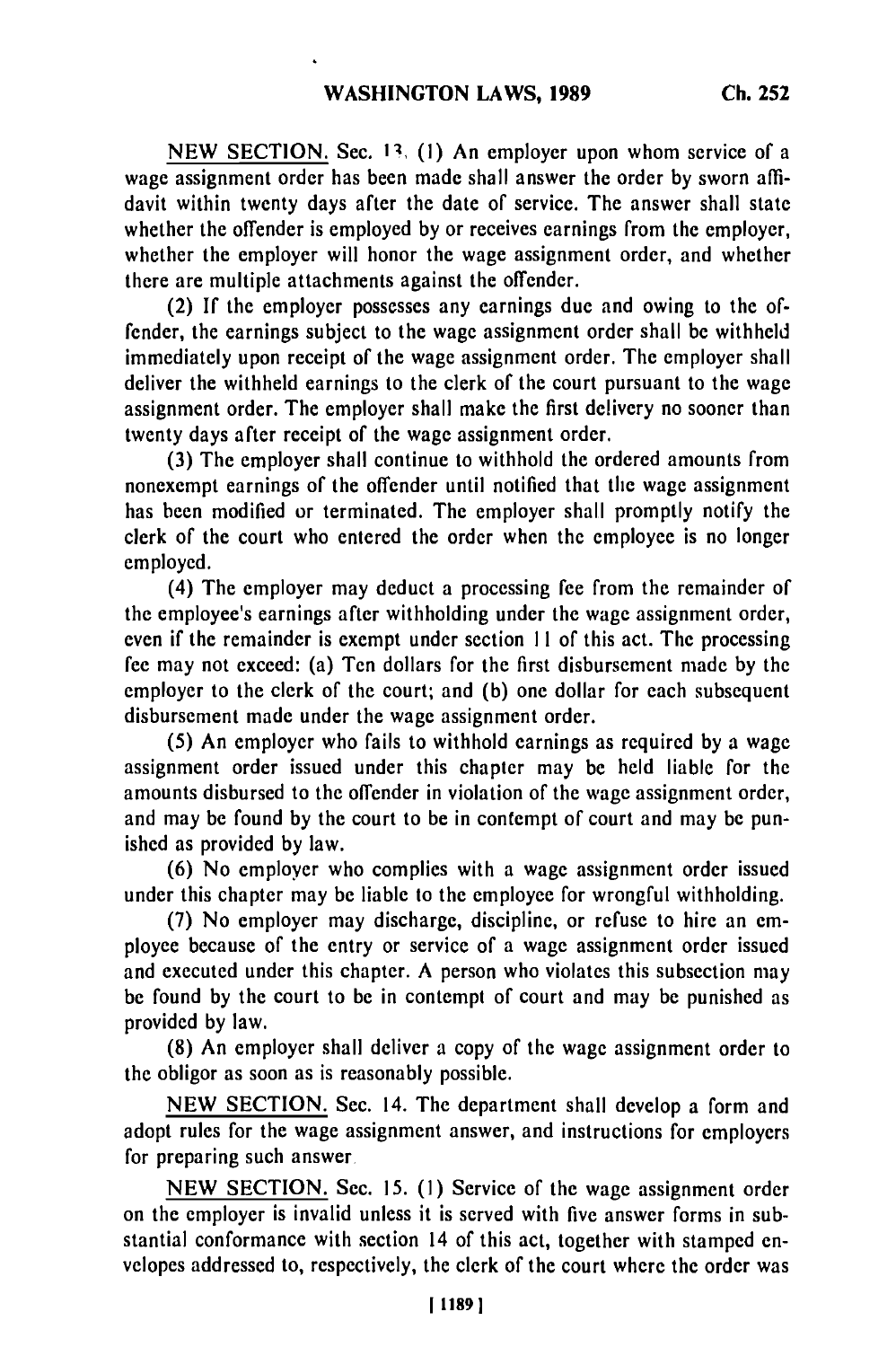issued, the obligee's attorney, the petitioner, the department, and the obligor. The petitioner shall also include an extra copy of the wage assignment order for the employer to deliver to the obligor. Service on the employer shall be in person or **by** any form of mail requiring a return receipt.

(2) On or before the date of service of the wage assignment order on the employer, the petitioner shall mail or cause to **be** mailed **by** certified mail a copy of the wage assignment order to the obligor at the obligor's last known post office address; or, in the alternative, a copy of the wage assignment order shall be served on the obligor in the same manner as a summons in a civil action on, before, or within two days after the date of service of the order on the employer. This requirement is not jurisdictional, but if the copy is not mailed or served as this subsection provides, or if any irregularity appears with respect to the mailing of service, the superior court, in its discretion, may quash the wage assignment order, upon motion of the obligor promptly made and supported **by** an affidavit showing that the defendant has suffered substantial injury due to the failure to mail or serve the **copy.**

**NEW SECTION.** Sec. **16.** In a hearing to quash, modify, or terminate the wage assignment order, the court may grant relief only upon a showing that the wage assignment order causes extreme hardship or substantial injustice. Satisfactions **by** the defendant of all past-due payments subsequent to the issuance of the wage assignment order is not grounds to quash, mod**ify,** or terminate the wage assignment order. **If** a wage assignment order has been in operation for twelve consecutive months and the obligor's payment towards a court-ordered legal financial obligation is current, the court may terminate the order upon motion of the obligor unless the obligee or the **de**partment can show good cause as to why the wage assignment order should remain in effect. The department shall notify the employer of any modification or termination of the wage assignment order.

**NEW** SECTION. Sec. **17.** In any action to enforce legal financial obligations under this chapter, the prevailing party is entitled to a recovery of costs, including an award for reasonable attorneys' fees. An obligor may not be considered a prevailing party under this section unless the obligee has acted in bad faith in connection with the proceeding in question.

**NEW** SECTION. Sec. **18.** For those individuals who, as a condition and term of their sentence imposed on or before July **1, 1989,** have had **fi**nancial obligations imposed, and who are not in compliance with the court order requiring payment of that legal financial obligation, no action shall be brought before the court from July **1, 1989,** through and including December **31, 1989,** to impose a penalty for their failure to pay. **All** individuals who, after December **31, 1989,** have not taken the opportunity to bring their legal financial obligation current, shall be proceeded against pursuant to RCW 9.94A.200.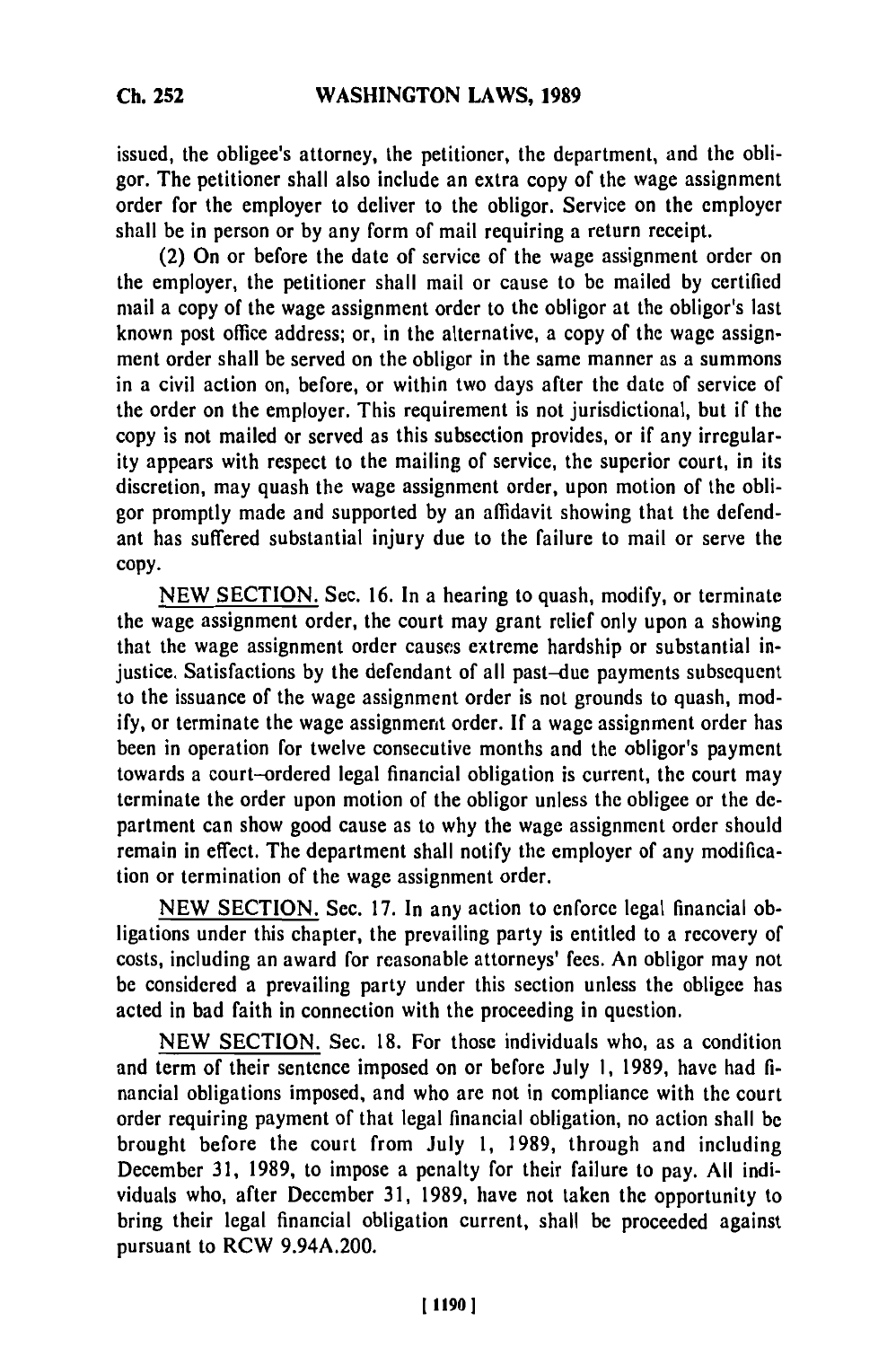$\overline{1}$ 

**NEW SECTION.** Sec. **19.** Sections **3** and 9 through **18** of this act are each added to chapter 9.94A RCW.

Sec. 20. Section **1,** chapter **207,** Laws of **1982** and RCW 72.04A.120 are each amended to read as follows:

**(1)** Any person placed on parole shall be required to pay the monthly assessment, prescribed under subsection (2) of this section, which shall be for the duration of the parole and which shall be considered as payment or part payment of the cost of providing parole supervision to the parolee. The board may exempt a person from the payment of all or any part of the assessment based upon any of the following factors:

(a) The offender has diligently attempted but has been unable to obtain employment which provides the offender sufficient income to make such payments.

**(b)** The offender is a student in a school, college, university, or a course of vocational or technical training designed to fit the student for gainful employment.

(c) The offender has an employment handicap, as determined **by** an examination acceptable to or ordered **by** the board.

**(d)** The offender's age prevents him from obtaining employment.

(e) The offender is responsible for the support of dependents and the payment of the assessment constitutes an undue hardship on the offender.

**(f)** Other extenuating circumstances as determined **by** the board.

(2) The department of corrections shall adopt a rule prescribing the amount of the assessment. The department may, if it finds it appropriate, prescribe a schedule of assessments which shall vary in accordance with the intensity or cost of the supervision. The department may not prescribe any assessment which is less than ten dollars nor more than **fifty** dollars.

**(3)** Payment of the assessed amount shall constitute a condition of parole for purposes of the application of RCW **72.04A.090.**

(4) **All** amounts required to be paid under this section shall be collected **by** the department of corrections and deposited **by** the department in the ((state general)) dedicated fund established pursuant to section **26** of this act.

**(5)** This section shall not apply to parole services provided under an interstate compact pursuant to chapter **9.95** RCW or to parole services provided for offenders paroled before June **10, 1982.**

Sec. 21. Section **6,** chapter **17,** Laws of **1967** and RCW **72.65.060** are each amended to read as follows:

The earnings of a work release participant shall not be subject to garnishment, attachment, or execution while such earnings are either in the possession of the employer or any state officer authorized to hold such funds, except for payment of a court-ordered legal financial obligation as that term is defined in section 22 of this act.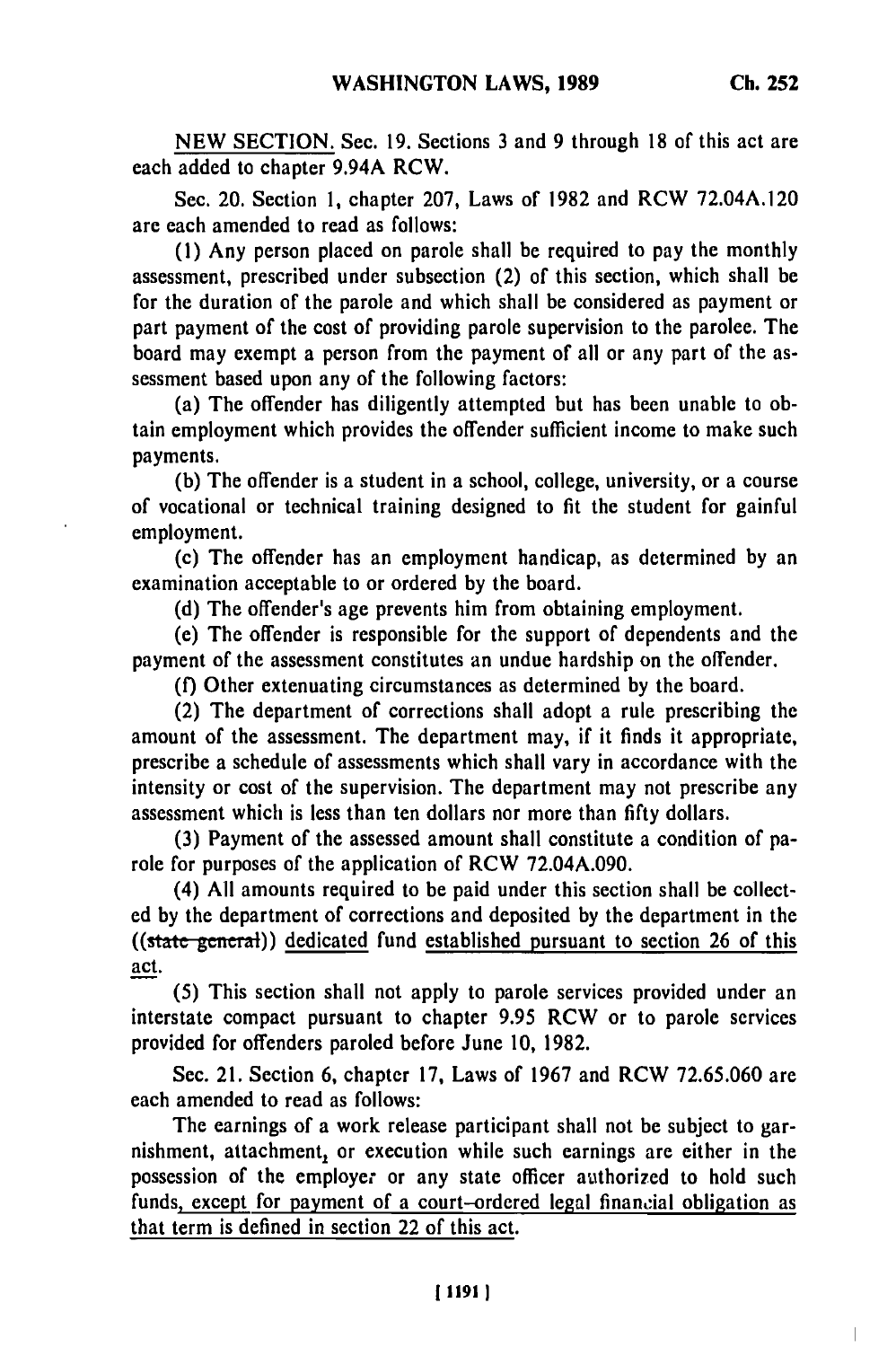**Ch. 252**

NEW SECTION. Sec. 22. Unless a different meaning is plainly required by the context, the following words and phrases as hereafter used in this chapter shall have the following meanings:

**(1)** "Court-ordered legal financial obligation" means a sum of money that is ordered by a superior court of the state of Washington for payment of restitution to a victim, statutorily imposed crime victims compensation fee, court costs, a county or interlocal drug fund, court-appointed attorneys' fees and costs of defense, fines, and any other legal financial obligation that is assessed as a result of a felony conviction.

(2) 'Department" means the department of corrections.

(3) "Offender" means an individual who is currently under the jurisdiction of the Washington state department of corrections, and who also has a court-ordered legal financial obligation as a result of a felony conviction.

(4) "Secretary" means the secretary of the department of corrections or the secretary's designee.

(5) "Superintendent" means the superintendent of a correctional facility under the jurisdiction of the Washington state department of corrections.

NEW SECTION. Sec. 23. The secretary shall be custodian of all funds of a convicted person that are in his or her possession upon admission to a state institution, or that are sent or brought to the person, or earned by the person while in custody, or that are forwarded to the superintendent on behalf of a convicted person. All such funds shall be deposited in the personal account of the convicted person within the institutional resident deposit account as established by the office of financial management pursuant to RCW 43.88.195, and the secretary shall have authority to disburse money from such person's personal account for the purposes of satisfying a court-ordered legal financial obligation to the court. Unless specifically granted authority herein, at no time shall the withdrawal of funds for the payment of a legal financial obligation result in reducing the inmate's account to an amount less than the defined level of indigency to be determined by the department.

Further, unless specifically altered herein, court-ordered legal financial obligations shall be paid.

NEW SECTION. Sec. 24. **(1)** Except as otherwise provided herein, all court-ordered legal financial obligations shall take priority over any other statutorily imposed mandatory withdrawals from inmate's accounts.

(2) For those inmates who are on work release pursuant to chapter 72.65 RCW, before any legal financial obligations are withdrawn from the inmate's account, the inmate is entitled to payroll deductions that are required by law, or such payroll deductions as may reasonably be required by the nature of the employment unless any such amount which his or her work release plan specifies should be retained to help meet the inmate's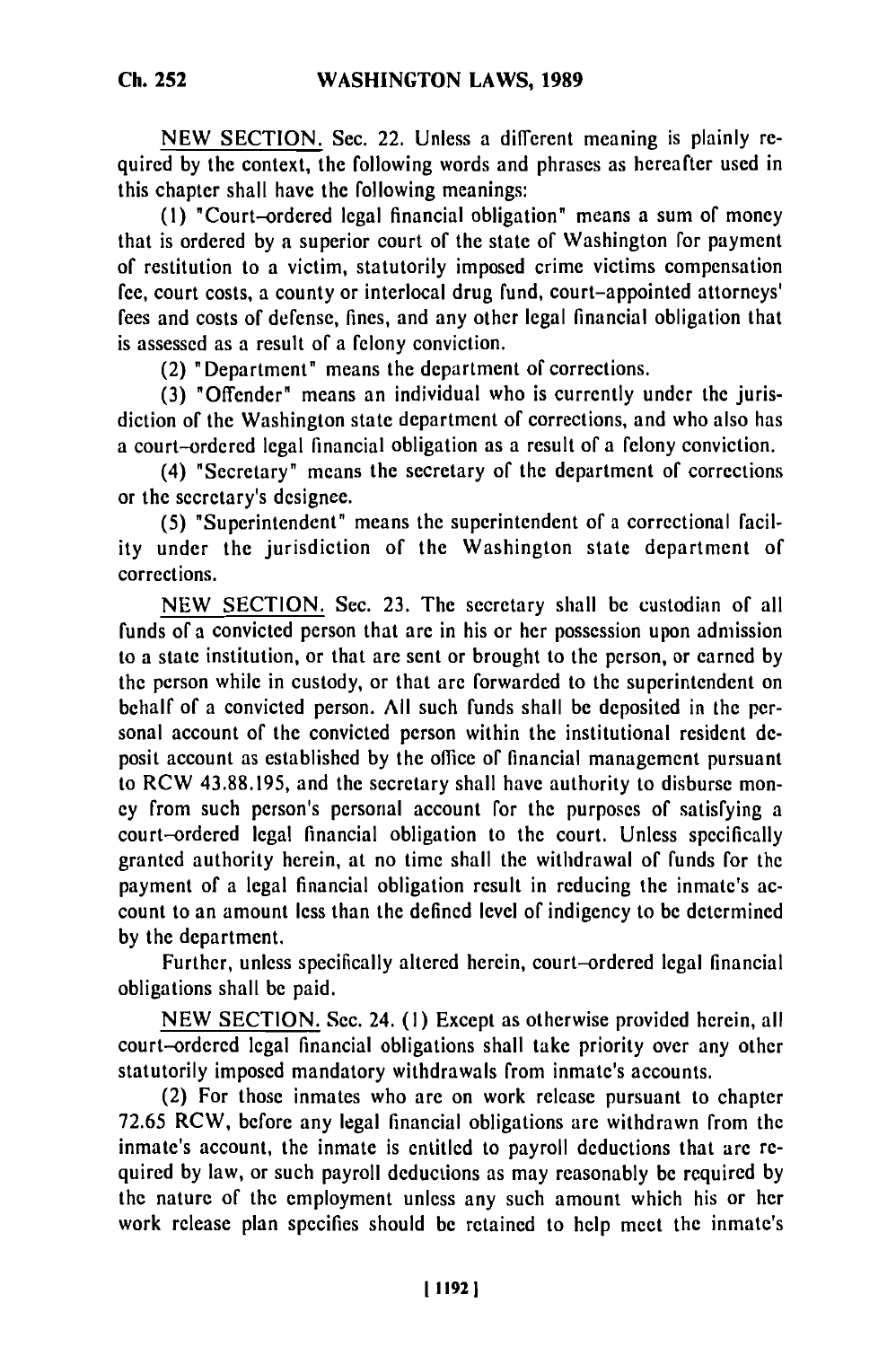needs, including costs necessary for his or her participation in the work release plan such as travel, meals, clothing, tools, and other incidentals.

(3) Before the payment of any court-ordered legal financial obligation is required, the department is entitled to reimbursement for any expenses advanced for vocational training pursuant to RCW 72.65.020(2), for expenses incident to a work release plan pursuant to RCW 72.65.090, payments for board and room charges for the work release participant, and payments that are necessary for the support of the work release participant's dependents, if any.

NEW SECTION. Sec. 25. Sections 22 through 24 of this act shall constitute a new chapter in Title 72 RCW.

NEW SECTION. Sec. 26. The cost of supervision fund is created in the custody of the state treasurer. All receipts from assessments made under RCW 9.94A.270 and 72.04A.120 shall be deposited into the fund. Expenditures from the fund may be used only to support the collection of legal financial obligations. Only the secretary of the department of corrections or the secretary's designee may authorize expenditures from the fund. The fund is subject to allotment procedures under chapter 43.88 RCW, but no appropriation is required for expenditures.

NEW SECTION. Sec. 27. Except for sections 18, 22, 23, and 24 of this act, this act applies prospectively only and not retrospectively. It applies only to offenses committed on or after the effective date of this act.

NEW SECTION. Sec. 28. The department of corrections and the county clerks association shall develop compatible management and accounting systems that will result in increased collections of legal financial obligations and report their proposed systems to the senate health care and corrections committee and the house health care committee by December 1, 1989.

Sec. 29. Section 10, chapter 302, Laws of 1977 ex. sess. as last amended by section **1,** chapter 281, Laws of 1987 and RCW 7.68.035 are each amended to read as follows:

**(1)** Whenever any person is found guilty in any superior court of having committed a crime, except as provided in subsection (2) of this section, there shall be imposed by the court upon such convicted person a penalty assessment. The assessment shall be in addition to any other penalty or fine imposed by law and shall be  $((\text{seventy}))$  one hundred dollars for each case or cause of action that includes one or more convictions of a felony or gross misdemeanor and  $((forty=fiv $e$ ))$  seventy-five dollars for any case or cause of action that includes convictions of only one or more misdemeanors.

(2) The assessment imposed by subsection **(1)** of this section shall not apply to motor vehicle crimes defined in Title 46 RCW except those defined in the following sections: RCW 46.61.520, 46.61.522, 46.61.024, 46.52.090,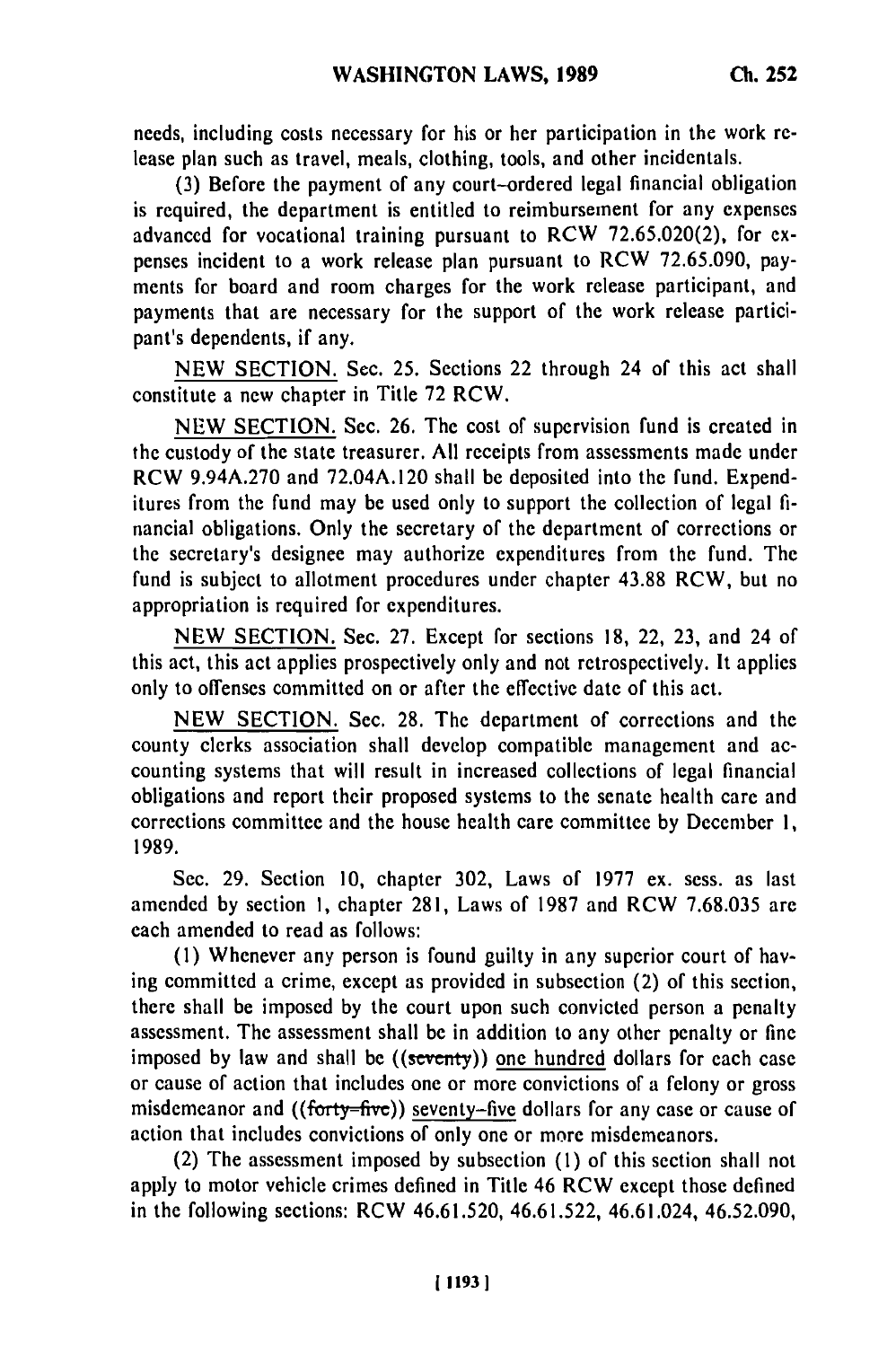46.70.140, 46.65.090, 46.61.502, 46.61.504, 46.52.100, 46.20.410, 46.52- .020, 46.10.130, 46.09.130, 46.61.525, 46.61.685, 46.61.530, 46.61.500, 46- .61.015, 46.52.010, 46.44.180, 46.10.090(2), and 46.09.120(2).

(3) Whenever any person accused of having committed a crime posts bail in superior court pursuant to the provisions of chapter **10.19** RCW and such bail is forfeited, there shall be deducted from the proceeds of such forfeited bail a penalty assessment, in addition to any other penalty or fine imposed by law, equal to the assessment which would be applicable under subsection  $(1)$  of this section if the person had been convicted of the crime.

(4) Such penalty assessments shall be paid by the clerk of the superior court to the county treasurer who shall monthly transmit the money as provided in RCW 10.82.070. Each county shall deposit not less than one and seventy-five one-hundredths percent of the money it retains under RCW 10.82.070 and chapter 3.62 RCW and all money it receives under subsection (8) of this section into a fund maintained exclusively for the support of comprehensive programs to encourage and facilitate testimony by the victims of crimes and witnesses to crimes. A program shall be considered "comprehensive" only after approval of the department upon application by the county prosecuting attorney. The department shall approve as comprehensive only programs which:

(a) Provide comprehensive services to victims and witnesses of all types of crime with particular emphasis on serious crimes against persons and property. It is the intent of the legislature to make funds available only to programs which do not restrict services to victims or witnesses of a particular type or types of crime and that such funds supplement, not supplant, existing local funding levels;

**(b)** Are administered **by** the county prosecuting attorney either directly through the prosecuting attorney's office or by contract between the county and agencies providing services to victims of crime;

(c) Make a reasonable effort to inform the known victim or his surviving dependents of the existence of this chapter and the procedure for making application for benefits;

**(d)** Assist victims in the restitution and adjudication process; and

(e) Assist victims of violent crimes in the preparation and presentation of their claims to the department of labor and industries under this chapter.

Before a program in any county west of the Cascade mountains is submitted to the department for approval, it shall **be** submitted for review and comment to each city within the county with a population of more than one hundred fifty thousand. The department will consider if the county's proposed comprehensive plan meets the needs of crime victims in cases adjudicated in municipal, district or superior courts and of crime victims located within the city and county.

(5) Upon submission to the department of a letter of intent to adopt a comprehensive program, the prosecuting attorney shall retain the money